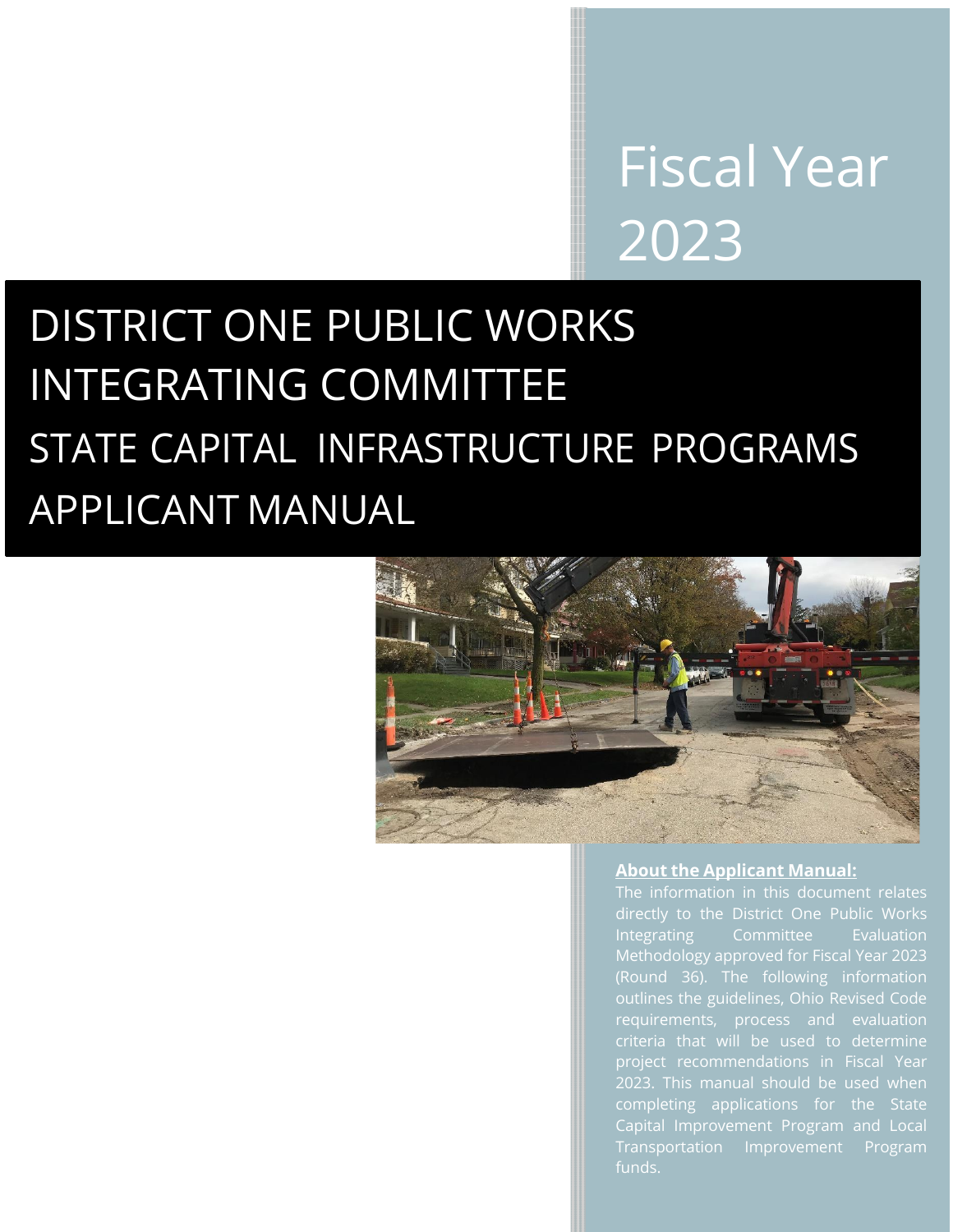# **TABLE OF CONTENTS**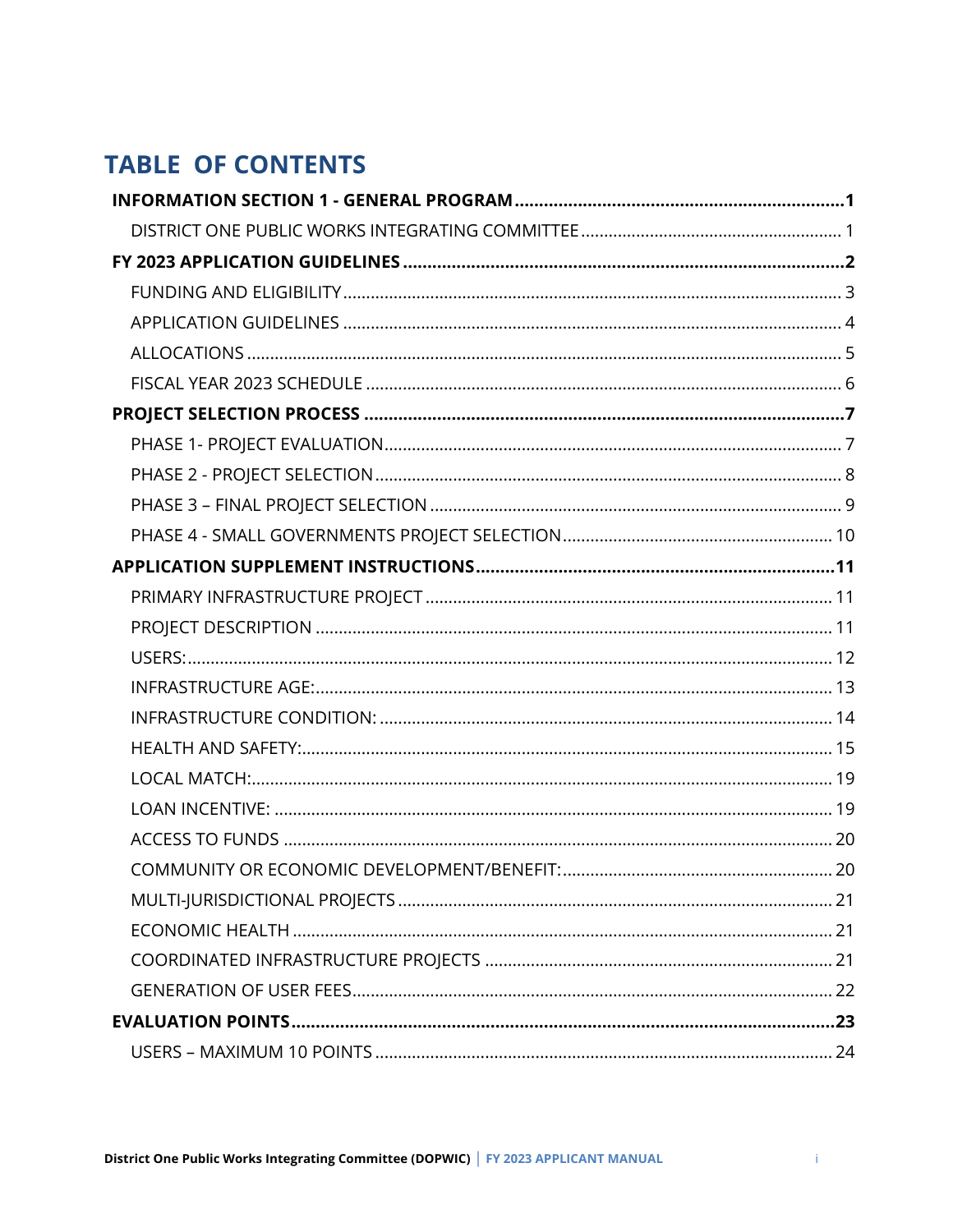| COMMUNITY AND ECONOMIC DEVELOPMENT - MAXIMUM 3 POINTS  29 |  |
|-----------------------------------------------------------|--|
|                                                           |  |
|                                                           |  |
|                                                           |  |
|                                                           |  |
|                                                           |  |
|                                                           |  |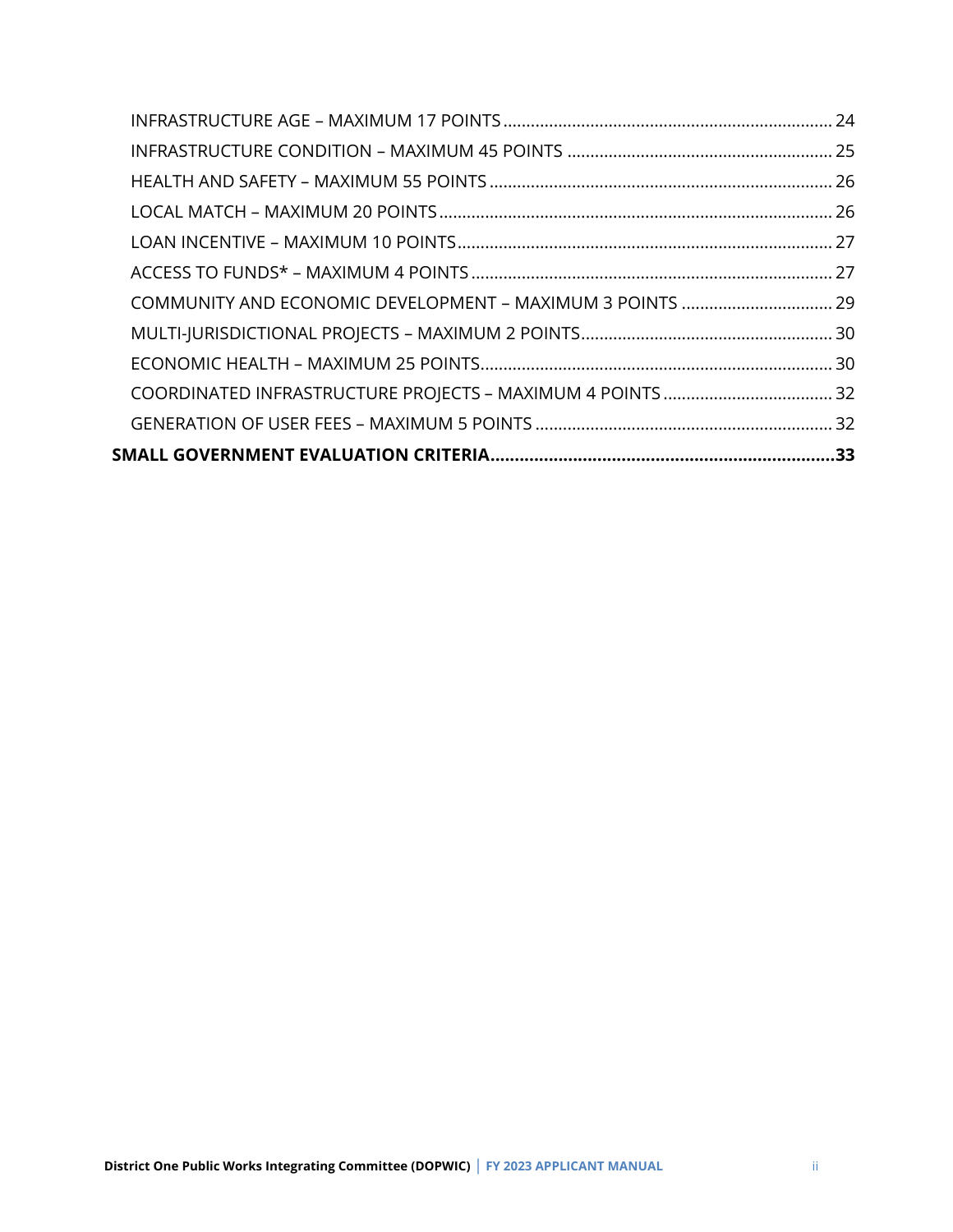# <span id="page-3-0"></span>**INFORMATION SECTION 1 - GENERAL PROGRAM**

The Ohio Public Works Commission (OPWC) provides funding for capital improvement (infrastructure) projects through the State Capital Improvement Program (SCIP); Local Transportation Improvement Program (LTIP): and the Revolving Loan Program (RLP). The following types of infrastructure are eligible for SCIP Funding:

- 1. Roads
- 2. Bridges/Culverts
- 3. SanitarySewers
- 4. SepticSystems
- 5. Stormwater
- 6. Wastewater
- 7. WaterSupply

Mayor, City of Bay Village

For purposes of allocating the funds, the state's eighty-eight (88) counties have been organized into nineteen (19) district integrating committees, consisting of public and private officials; to oversee implementation of the program in each district. The district integrating committees are tasked with evaluating applications submitted by local communities and selecting the projects that will be recommended to the OPWC. District integrating committees are prohibited from allocating funding on a per capita basis.

Cuyahoga County is District One and is overseen by the District One Public Works Integrating Committee (DOPWIC). As per the Ohio Revised Code (ORC) 164.04, The district committee consists of seven (7) members appointed as follows:

## <span id="page-3-1"></span>**DISTRICT ONE PUBLIC WORKS INTEGRATING COMMITTEE**

| Ms. Debra Berry, P.E.         | Ms. Valerie McCall                  |
|-------------------------------|-------------------------------------|
| Private Sector Representative | City of Cleveland                   |
| Mr. Michael Dever             | Honorable Bradley Sellers, Chair    |
| Cuyahoga County               | Mayor, City of Warrensville Heights |
| Ms. Nichole English, P.E.     | Mr. Matthew Spronz, P.E.            |
| Cuyahoga County               | City of Cleveland                   |
| Honorable Paul Koomar         |                                     |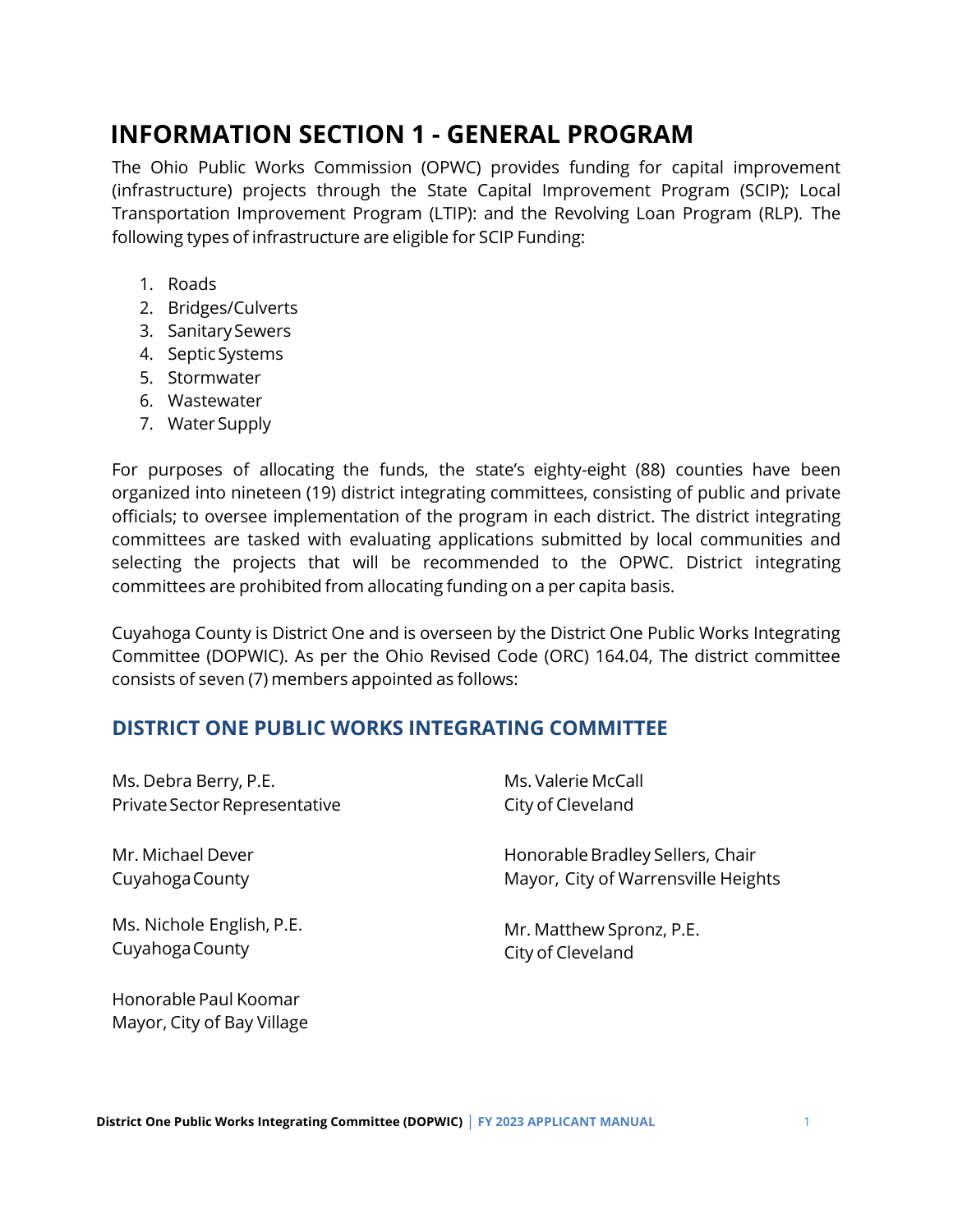# <span id="page-4-0"></span>**FY 2023 APPLICATION GUIDELINES**

#### **APPLICATION DUEDATE**

To be considered for financial assistance, applications must be submitted by Dropbox:

#### **4:30 p.m., Thursday, September 16, 2021**

District One Public Works Integrating Committee c/oCuyahoga County Planning Commission [aball@cuyahogacounty.us](mailto:aball@cuyahogacounty.us)

## **CONTACTS**

#### **District One Public Works Integrating Committee:**

Ms. Alison Ball, Planner CuyahogaCountyPlanningCommission (216) 443-3727 [aball@cuyahogacounty.us](mailto:aball@cuyahogacounty.us)

#### **Ohio Public Works Commission:**

Ms. Jennifer Kline, OPWC Representative (614) 752-8118 [jennifer.kline@pwc.ohio.gov](mailto:jennifer.kline@pwc.ohio.gov)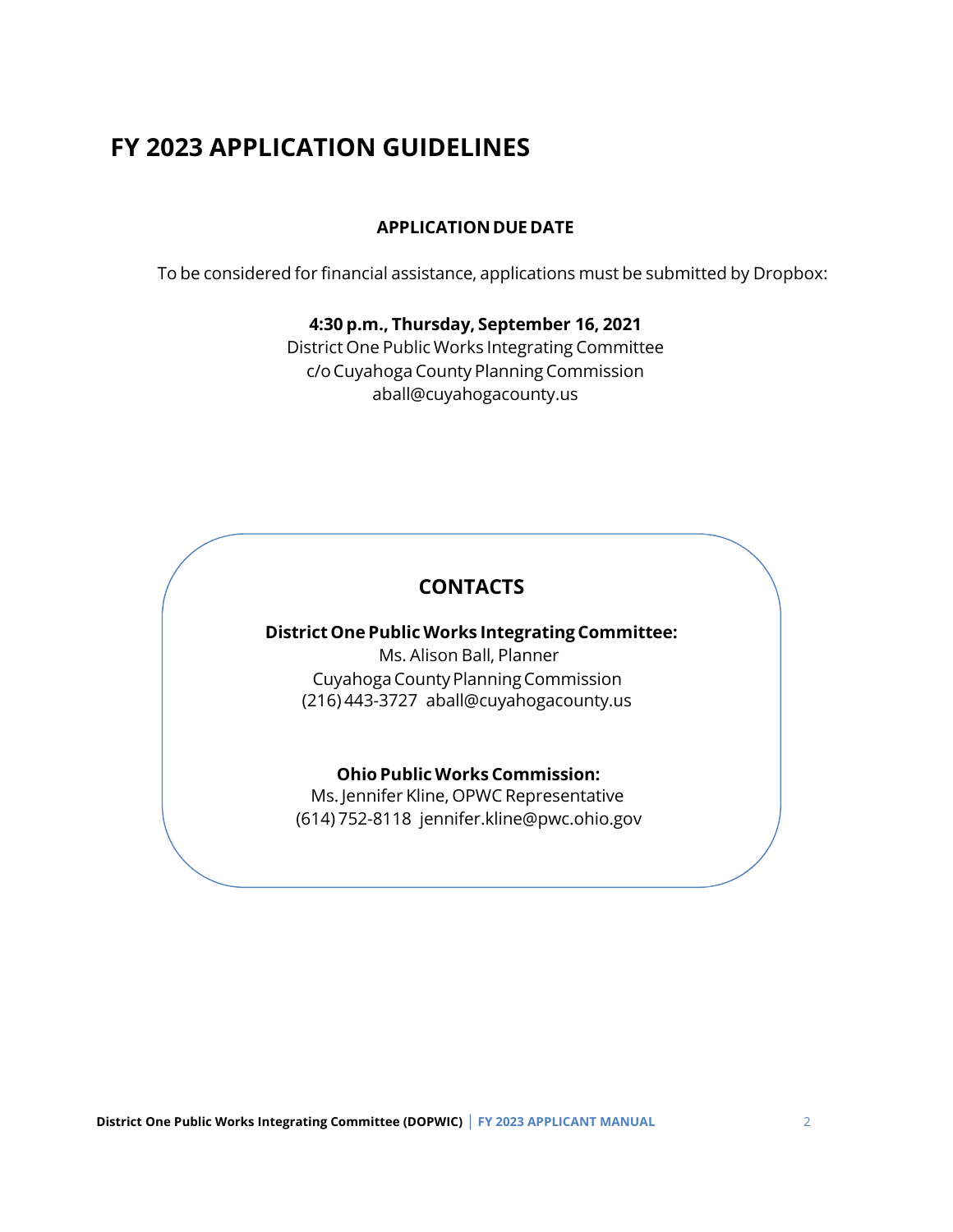## <span id="page-5-0"></span>**FUNDING AND ELIGIBILITY**

The State Capital Improvement Program (SCIP) and the Local Transportation Improvement Program (LTIP) assist local communities in financing local public infrastructure improvements. All applicants are required to fill out the OPWC Application and DOPWIC Supplement to be considered for the following funds.

- SCIP is a grant/loan program for roads, bridges, water supply, wastewater treatment, storm water collection, and solid waste disposal.
	- $\circ$  SCIP Grant funds cannot exceed 90% of the total cost of the project. SCIP loan funds will be credited as the jurisdiction's local match, as long as it is 10%or more of the total project cost.
	- o SCIP Loan Funds must account for at least 10% of the total District One SCIP allocation. All money lent through as SCIP Loans will be repaid to OPWC, for District One.
	- o Revolving Loan Program (RLP) uses funds from previous loans, repaid by jurisdictions in District One. All money lent through the RLP will be repaid to OPWC, for District One. This money is in turn reused by District 1 as future RLP loans.

SCIP loans and RLP Loans will not be combined in District One, thus funding requests for loans should not exceed the allocation for SCIP Loans or RLP.

- **Applications will be evaluated on the pre-construction merits of the infrastructure project.** o The Loan Assistance Program (LAP) is a grant that pays for the interest on a public or private loan during the construction period. Construction must have commenced within three years prior to the date of the project agreement.
- $\circ$  The Credit Enhancement Program offers a one-time infusion of funds to enhance an applicant's ability to secure affordable debt. The OPWC may pay the premium for a bond insurance policy which would improve the applicant's credit or bond rating. **Applications will be evaluated on the preconstruction merits of the infrastructure project.**
- LTIP is a grant program for roads and bridges only.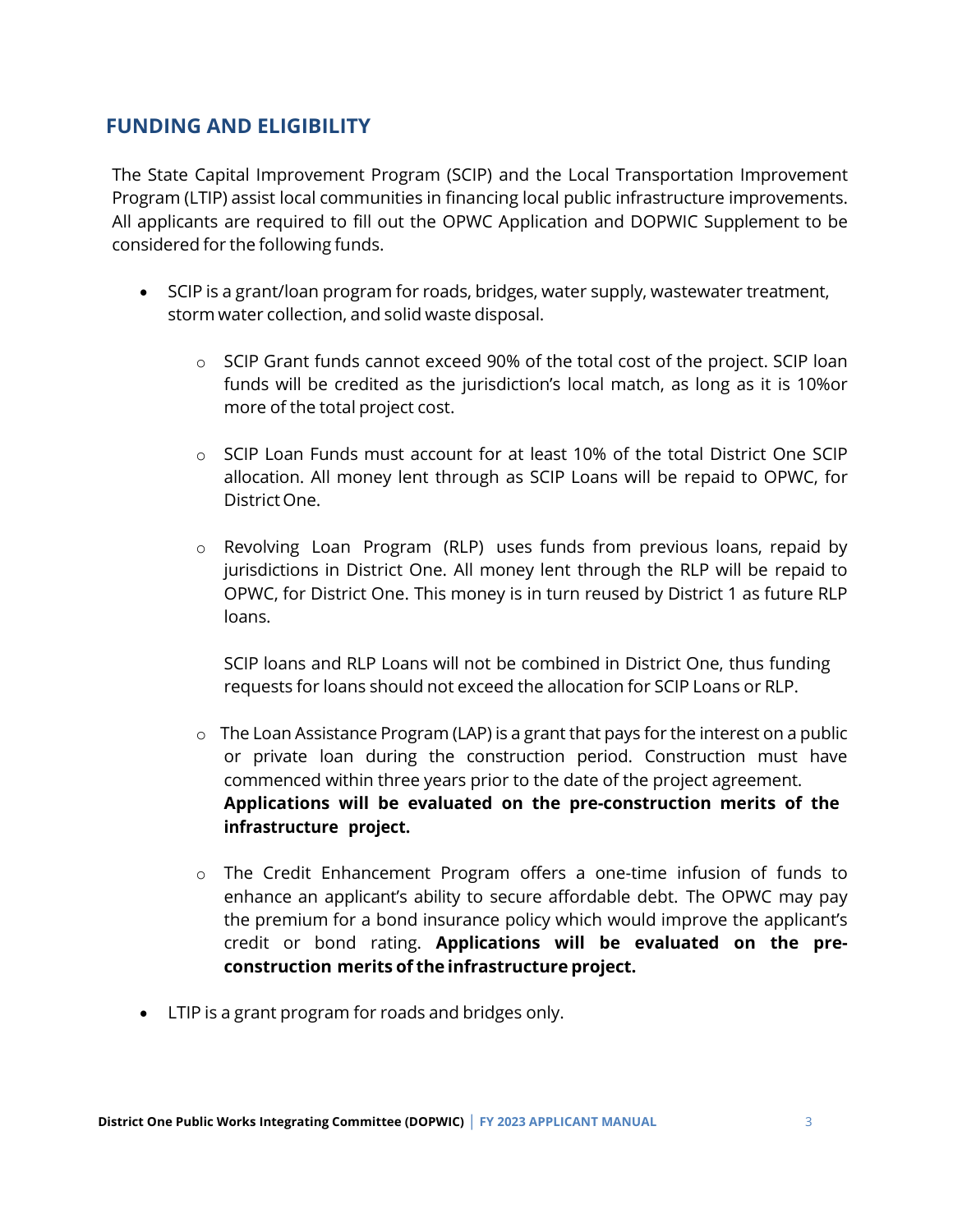All OPWC funded work must be on infrastructure owned and maintained by the local subdivision. Work not on public property or right of way, including water and sewer laterals, are ineligible for OPWC assistance. However, water and sewer laterals are permitted if an easement is in place.

## <span id="page-6-0"></span>**APPLICATION GUIDELINES**

The DOPWIC evaluation process utilizes the OPWC Application in conjunction with the DOPWIC Application Supplement and required supporting documentation. Applicants must include the required supporting documentation in appropriate attachments (numbers 3 through 9 below) separated by a cover page. The application materials must be submitted using the following organization and naming convention:

- 1. OPWCApplication
- 2. DOPWICApplicationSupplement
- 3. Authorizations and Resolutions of Support
- 4. Cooperative Agreements, Letters of Intent, and Letters of Support
- 5. Engineer's Estimates, Certifications, PlanStatus,and Plans
- 6. Supporting Documentation and Data for Road, Bridges, and Culverts
- 7. Supporting Documentationand Data for Sewer, Septic, Water, Wastewater
- 8. Maps and Photos; and
- 9. SmallGovernment\*

**All supporting documentation must be submitted with the application. All documentation must be current and may not exceed five (5) prior years (2015-2020).**

## **Due to legislative schedules required municipal documentation including Resolutions of Support, Authorizations and Cooperative Agreements for multijurisdictional projects must be submitted by February 15, 2022.**

The required application materials must be submitted into OPWC WorkWise. All WorksWise training materials can be found at [https://www.pwc.ohio.gov/WorksWise-Training.](https://www.pwc.ohio.gov/WorksWise-Training) A PDF of the Complete Application must be sent electronically to the District One Liaison, Alison Ball, at aball@cuyahogacounty.us.

It is the applicant's responsibility to ensure that all the documents are accurate, complete and in accordance with the requirements, terms, and conditions set down by the OPWC and the DOPWIC. Failure to meet these conditions will result in the disqualification of a project.

#### **INCOMPLETE OR LATE APPLICATIONS WILL NOT BE EVALUATED**.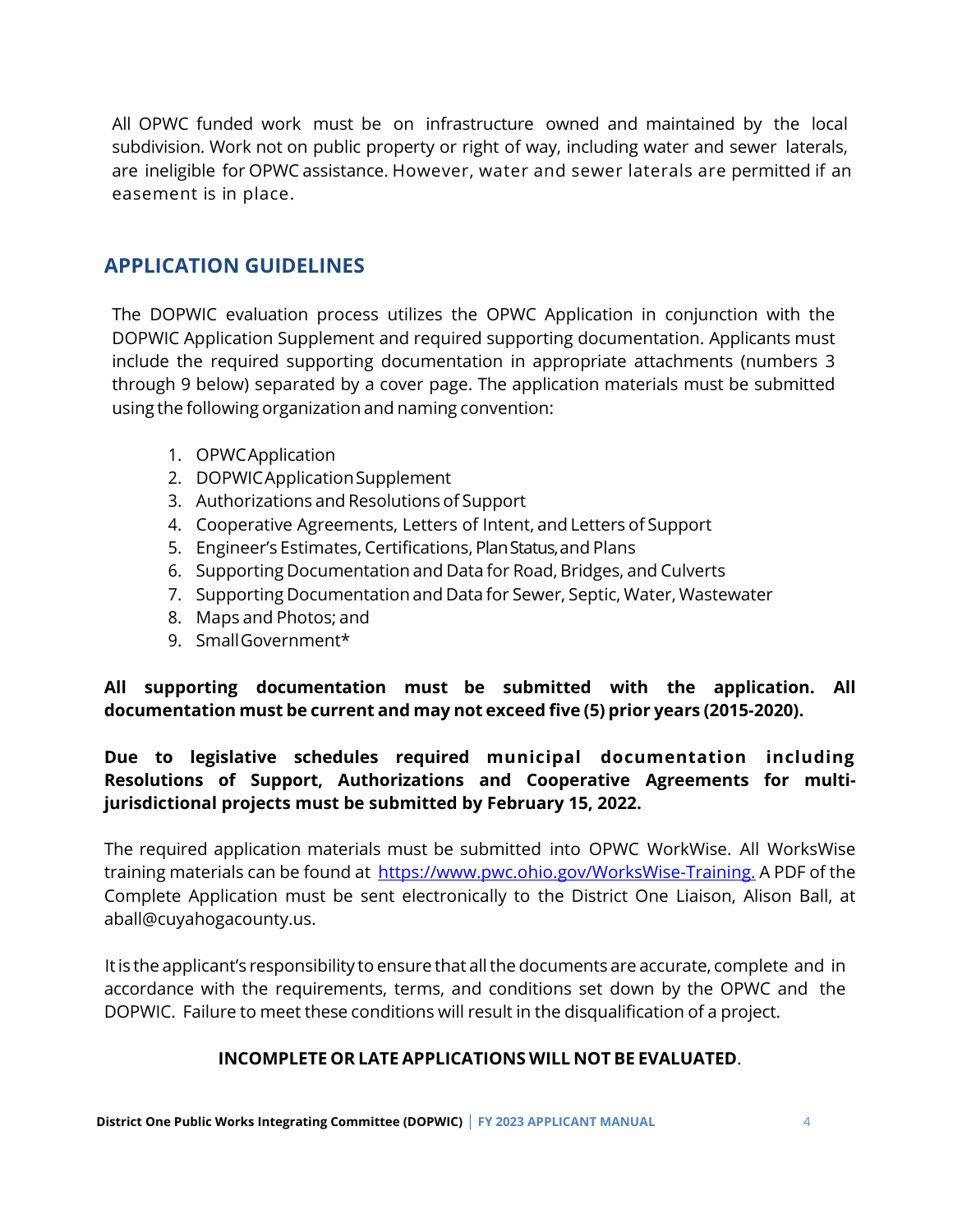The instructions, application forms and required attachments can be downloaded from the followingwebsites:

- OPWCat**[http://www.pwc.state.oh.us/Application.html;](http://www.pwc.state.oh.us/Application.html%3B)**or the
- Cuyahoga County Planning Commission (County Planning) website: **https://www.countyplanning.us/services/grant-programs/infrastructureprograms/**

**\*SMALL GOVERNMENT EVALUATION INFORMATION –** Small Government applicants must submit additional information (see Page 33)**.**

## <span id="page-7-0"></span>**ALLOCATIONS**

The FY 2023 allocations for District One are shown below.

#### *Table 1*

| <b>PROGRAM FUNDING</b>                             | <b>FY 2023</b> |
|----------------------------------------------------|----------------|
| State Capital Improvement Program (SCIP)           |                |
| Grant                                              | \$16,689,200   |
| $Loan*$                                            | \$1,859,300    |
| <b>SCIP TOTAL</b>                                  | \$18,548,500   |
| Local Transportation Improvement Program<br>(LTIP) | \$6,304,500    |
| Revolving Loan Program (RLP)                       | \$5,500,000    |
| <b>TOTAL</b>                                       | \$29,910,000   |

**REPAIR OR REPLACEMENT VS. NEW OR EXPANDED PROJECTS** – For SCIP funding, a project must be reviewed with regard to whether it is a repair or replacement of an existing infrastructure facility, an expansion of an existing infrastructure facility, or a new infrastructure facility. SCIP funds will cover up to 90% of a project's total cost if it is a repair or replacement project. New and expansion projects will be funded up to 50% of the total project's cost.

**GRANT AND LOAN REQUIREMENTS** – As per ORC 164.08, 10% of the district's SCIP allocation must be awarded as loans or local debt support. The loans are interest-free, and the term is based on the useful life of the infrastructure, but not to exceed 30 years. In order to meet the SCIP grant/loan requirements, the DOPWIC incorporates scoring incentives in the Loan Incentive criterion(see page 19).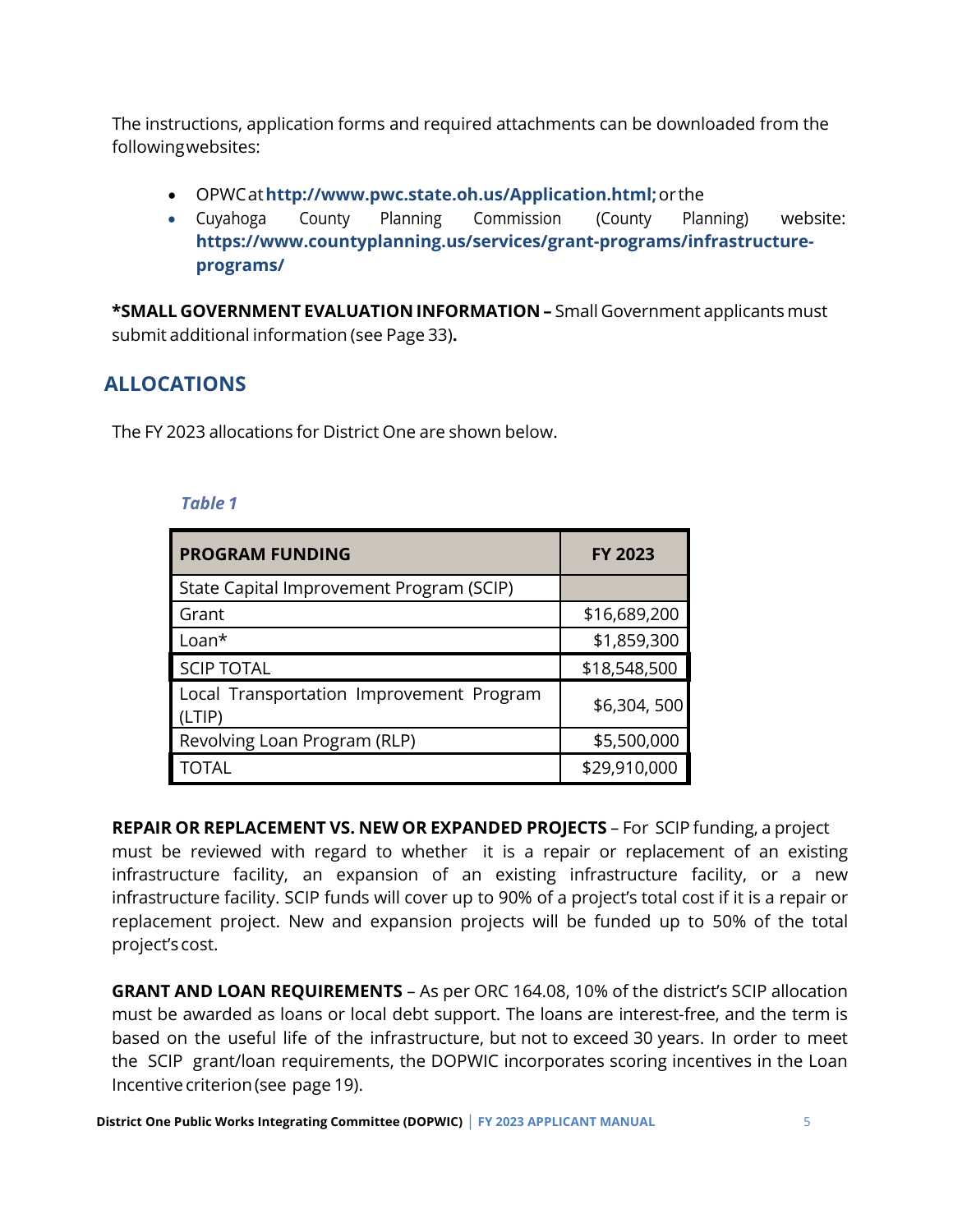## <span id="page-8-0"></span>**FISCAL YEAR 2023 SCHEDULE**

The DOPWIC schedule for evaluating and selecting projects for recommendation in FY 2023 is outlined in Table 2.

#### *Table 2*

| <b>ACTIVITY</b>                         | DATE*                        |
|-----------------------------------------|------------------------------|
| <b>Application Materials Available</b>  | Thursday, July 15, 2021      |
| Application Workshops                   | Thursday, July 22, 2021      |
| FY 2022 Application Submittal Deadline  | Thursday, September 16, 2021 |
| Preliminary Project Ranking Released    | Monday, November 29, 2021    |
| Project Appeals Due                     | Friday, December 10, 2021    |
| DOPWIC Meeting to Select Projects       | Tuesday, February 15, 2022   |
| OPWC Deadline to Submit Recommendations | Monday, February 28, 2022    |
| FY 2022 Awards Released by OPWC         | Friday, July 1, 2022         |

**\* All dates are subject to change.**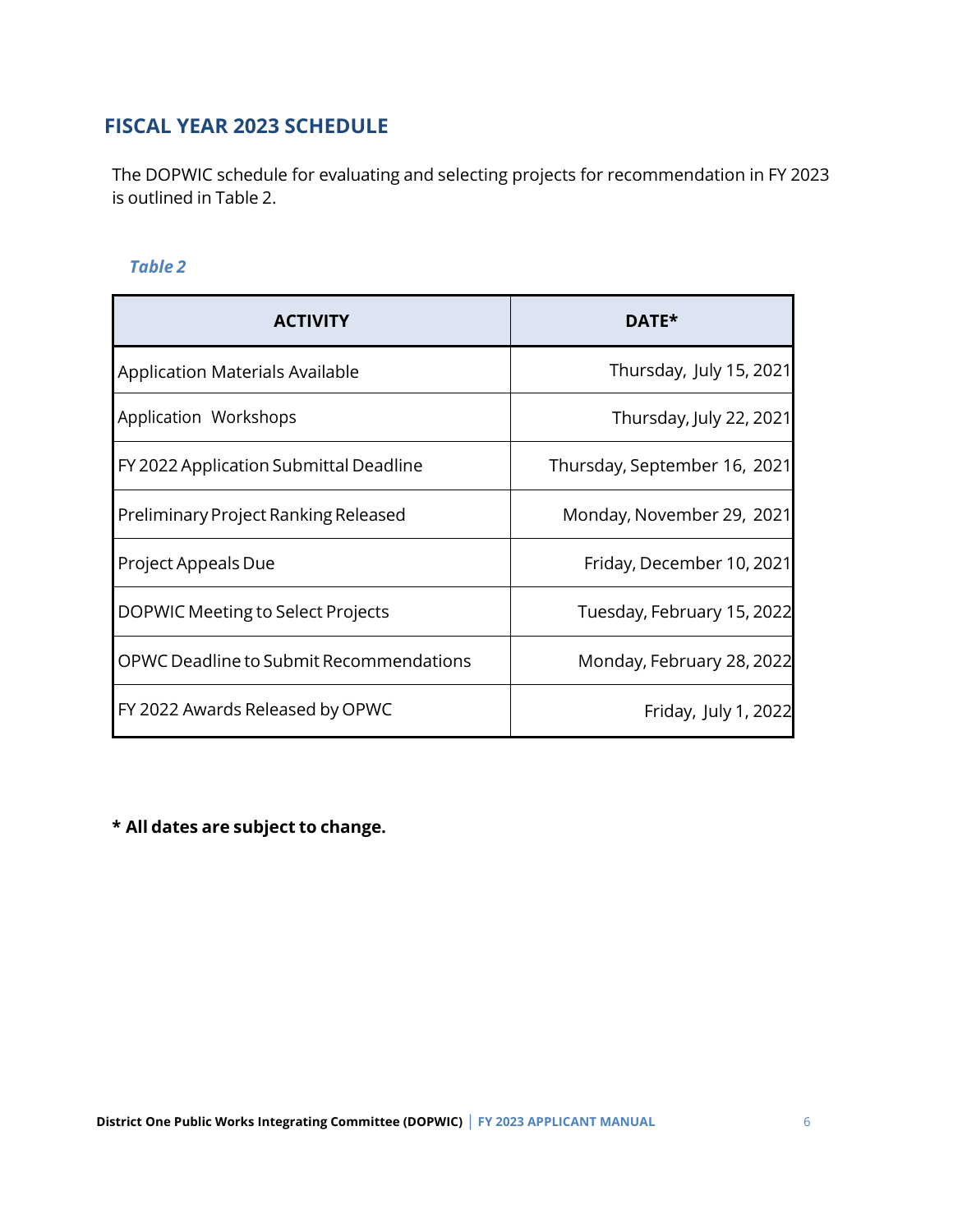# <span id="page-9-0"></span>**PROJECT SELECTION PROCESS**

The DOPWIC is mandated to give priority to projects that:

- Repair or replace existing infrastructure; and
- Would not be undertaken without assistance.

## <span id="page-9-1"></span>**PHASE 1- PROJECT EVALUATION**

The DOPWIC uses the process outlined below to select projects for recommendation:

**1.1 Eligibility Review** Applications will be reviewed by the DOPWIC staff for compliance with the FY 2023 policies. Staff will also verify that all financial information is accurate and correct. The financial information that appears on the OPWC application must match the certified engineer's estimate, the financial officer's certification or loan repayment letter.

Any project that does not comply with these policies will be deemed ineligible and returned to the applicant pursuant to the DOPWIC Right of Return Policy as outlined in the DOPWIC State Capital Infrastructure Programs FY 2023 Policy Manual.

**1.2 Preliminary Project Evaluation** Using the DOPWIC Project Evaluation Criteria, outlined in the Application Supplement Instructions. The DOPWIC staff will evaluate all the FY 2023 projects and determine a score in each criterion for every project (see page 22).

Each applicant will be given five (5) business days to respond to a request for additional information regarding the submitted items. If the applicant does not respond, the project will be scored using the original information.

DOPWIC staff may confer with a variety of entities, including, but not limited to, the City of Cleveland Water Department, Northeast Ohio Regional Sewer District, and the Cuyahoga County Board of Health.

- **1.3 Preliminary Project Rankings** The evaluated projects will be ranked based on their individual Total Project Score and the DOPWIC staff will recommend primary projects, not to exceed the amount of FY 2023 funds available.
- **1.4 Tie-Breaking** If there is a tie between two or more projects at the cut-off line of the Preliminary Project Rankings and the project Applicant is from one (1) jurisdiction, that jurisdiction will determine the ranking of the projects. If there is a tie between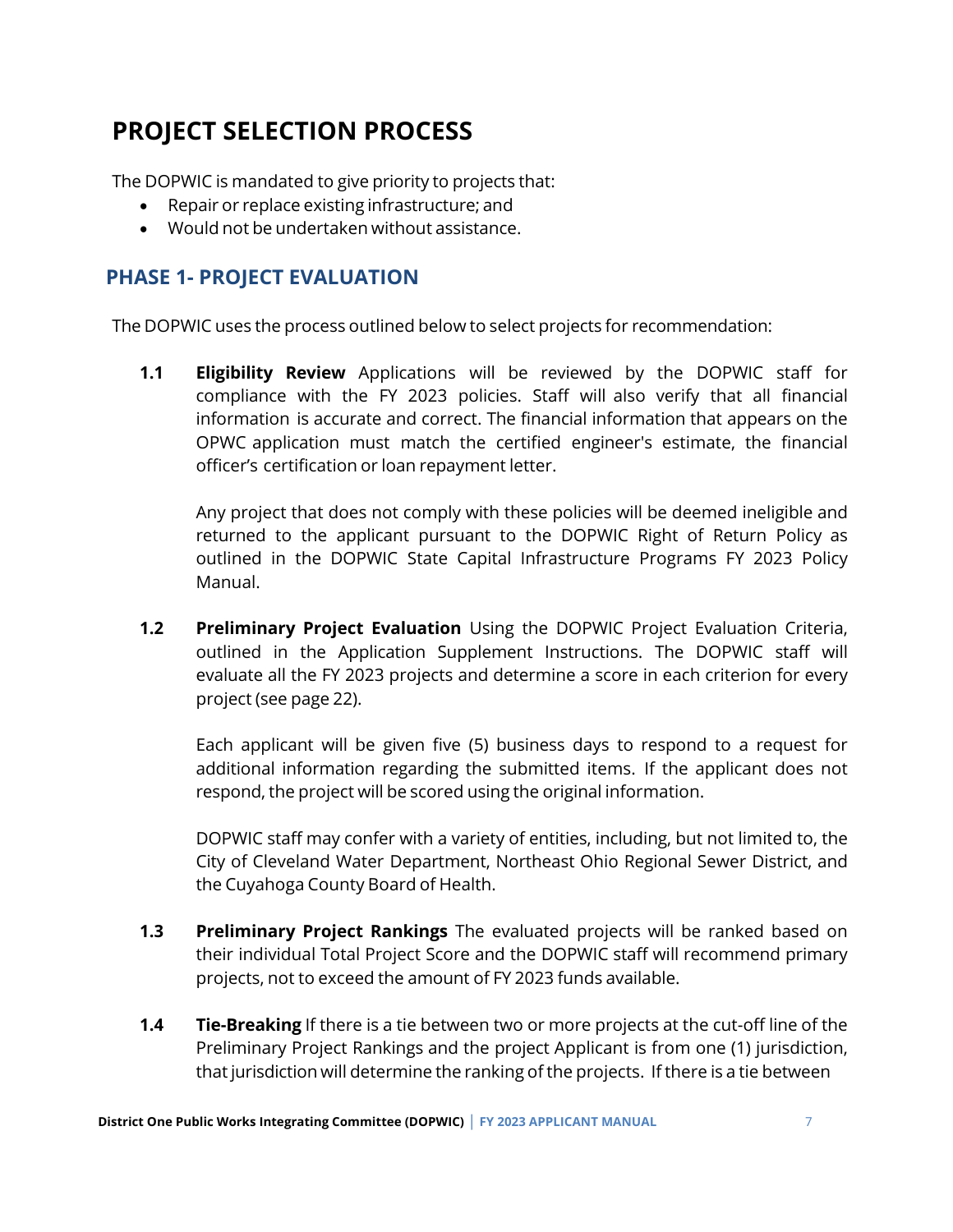two or more projects at the funding cut-off line and the projects have different Applicants, the tie will be broken based on the scores received by the projects in the following categories, listed in priority order:

- 1. Health and Safety,
- 2. Infrastructure Condition,
- 3. Economic Health, and
- 4. Access to Funds.
- **1.5 OPWC Mandated Requirements** The DOPWIC staff will ensure that the Preliminary Project Rankings meet the mandated allocation requirements.

## <span id="page-10-0"></span>**PHASE 2 - PROJECT SELECTION**

- **2.1 Preliminary Project Rankings (Staff Recommendations)** The projects contained in the Preliminary Project Rankings will be presented to the DOPWIC for further evaluation and review. The staff recommendations will be submitted as:
	- **SCIP/LTIP Primary Recommendations** The top-ranked projects with requests that equal, but do not exceed, the FY 2023 available funds.
	- **Small Government Primary Recommendations** The seven (7) topranked projects. (See Small Government Project Selection (see page 10).

The Preliminary Project Rankings will be posted on the County Planning website: **https://www.countyplanning.us/services/grant-programs/infrastructureprograms/.**

**2.2 Applicant Appeals** An Applicant can request the DOPWIC to reevaluate the score received in the Preliminary Project Rankings. Information that was not part of the original application will not be accepted or considered during the appeal process.

To appeal a project score, an Applicant must submit an appeal via email to the Cuyahoga County Planning Commission **no later than 4:30 p.m. on Friday, December 10, 2021**. Appeals must specify the criteria that the Applicant considers incorrectly evaluated and the score requested. The Appeal must be accompanied by an explanation of why the awarded points appear incorrect and why the project should be awarded the requested score. Late appeals will not be accepted.

The Appeals received will be posted on the DOPWIC website. The DOPWIC Staff will review the Appeals and determine if any corrective action is recommended.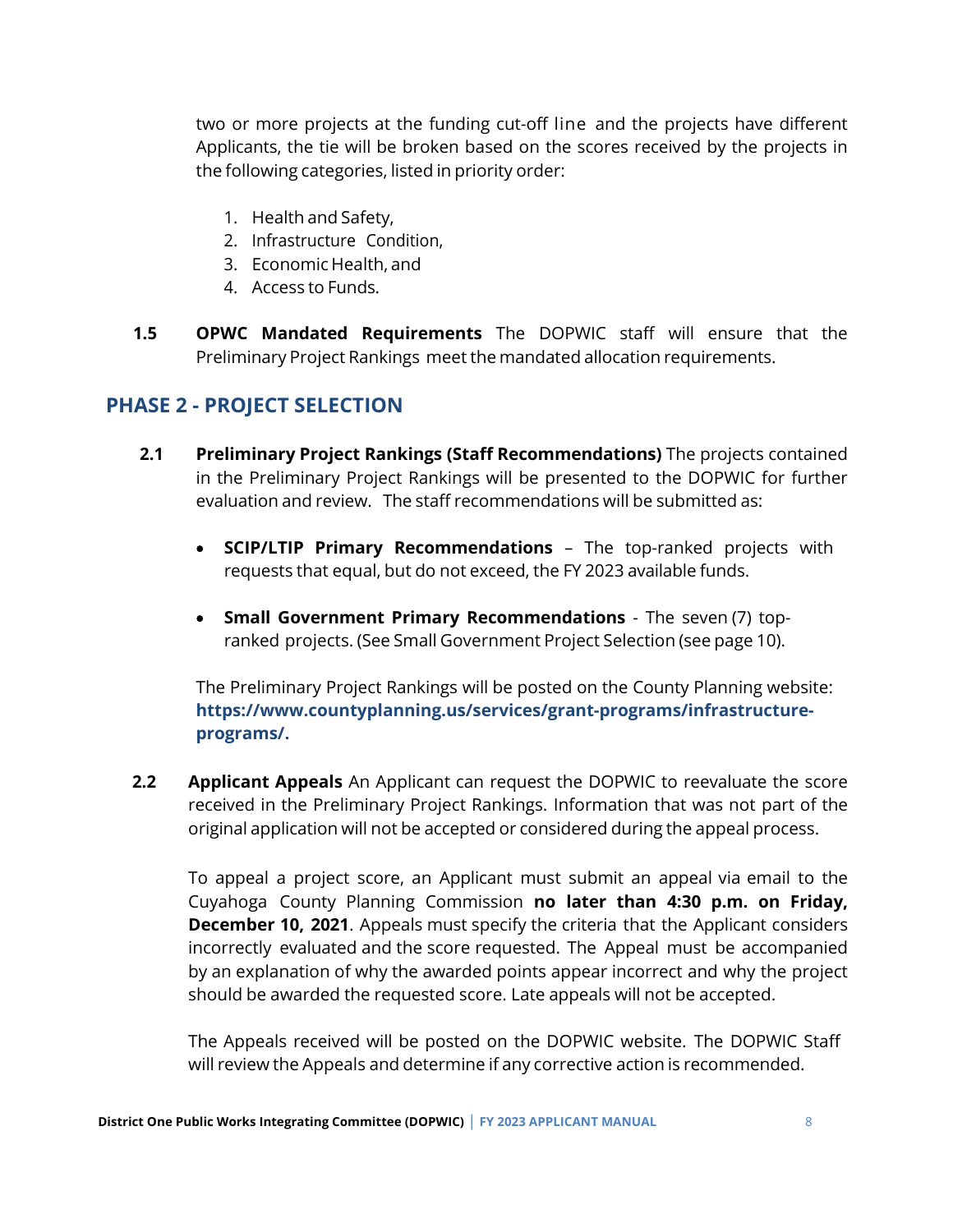The DOPWIC will address the Appeals and Staff Recommendations at the Project Selection Meeting on **February 15, 2022**. An affirmative vote of five (5) DOPWIC members is needed to approve an appeal.

### <span id="page-11-0"></span>**PHASE 3 – FINAL PROJECT SELECTION**

- **3.1 Final Project Rankings** The DOPWIC will hold the Project Selection Meeting to review the Preliminary Project Rankings and consider the Appeals and any comments brought forth at the meeting.
- **3.2 DOPWIC Approval** The DOPWIC will approve and adopt the *FY 2023 Final Project Rankings* for SCIP and LTIP funding. The rankings will be posted on the County Planning website. The projects contained in the Final Project Rankings will be submitted as:
	- **Primary Recommendations** the top-ranked projects with requests that do not exceed the available FY 2023 funds.
	- **Secondary Recommendations (Contingency Projects)** projects that could be funded should additional monies became available.
- **3.3 Allocation of OPWC Funding** The DOPWIC staff will submit the *FY 2023 Final Project Rankings* and recommend that OPWC allocate the funding to maximize the SCIP and LTIP monies to the top ranked eligible projects.
- **3.4 FY 2023 Recommendations** the DOPWIC will submit the FY 2023 Recommendations to the OPWC, by the deadline of February 28, 2022.
- **3.5 OPWC Review and Approval** OPWC will review the DOPWIC's Final Project Rankings. Applicants whose projects are approved must have all the appropriate legislative documentation to enter into a project agreement submitted by February 15, 2022. OPWC will send out Project Grant Agreements on or about July 1, 2022.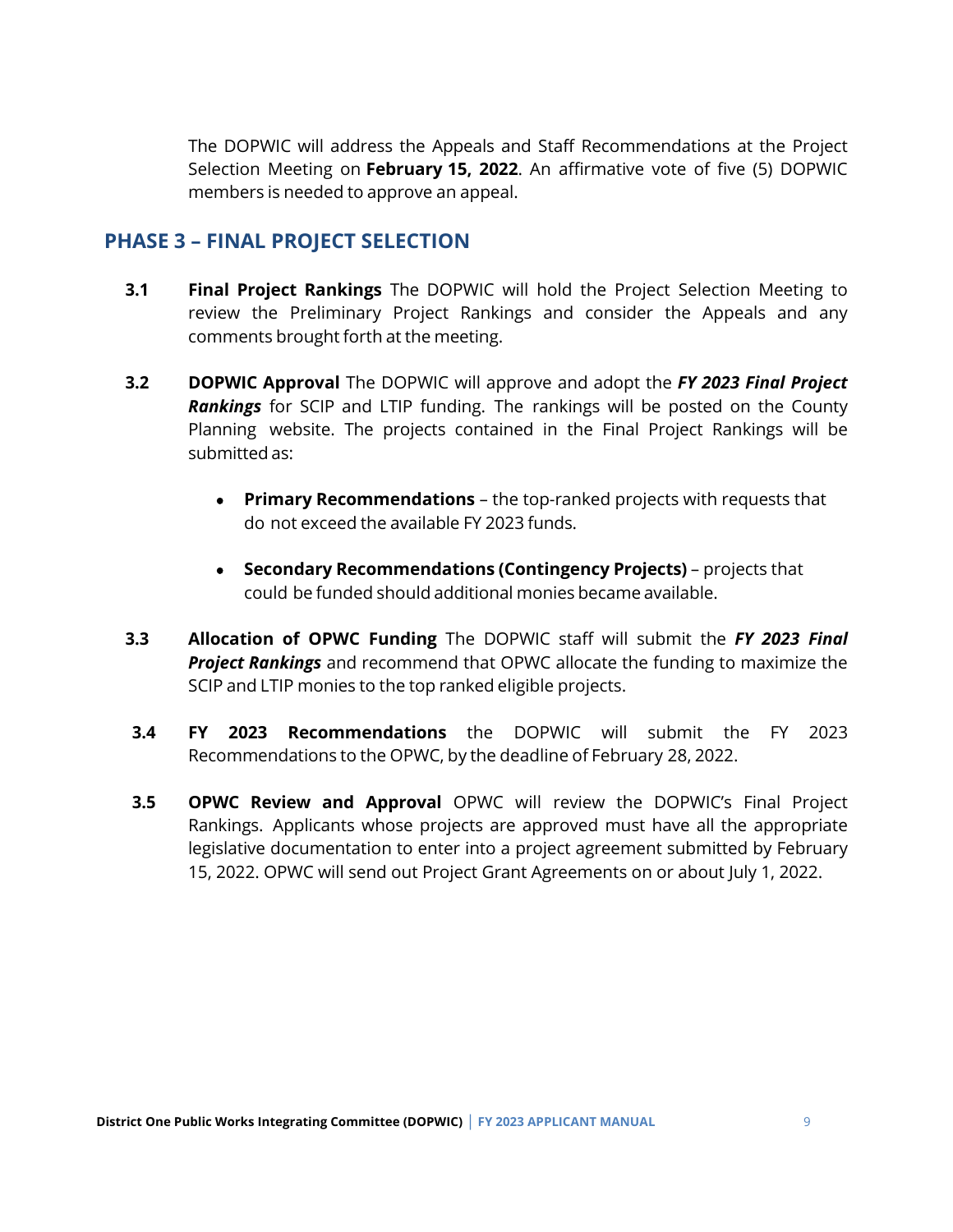## <span id="page-12-0"></span>**PHASE 4 - SMALL GOVERNMENTS PROJECT SELECTION**

- **4.1 Project Evaluation** Projects from villages and rural townships with a U.S. Census 2010 population under 5,000 that are not recommended by the DOPWIC for funding may be forwarded to the District One Small Government Subcommittee.
- **4.2 Small Government Preliminary Project Rankings** All Small Government projects will also be evaluated and ranked using the OPWC Small Government Criteria (see page 33). The projects included in the Small Government Preliminary Project Rankings will be released along with the SCIP/LTIP Preliminary Project Rankings.
- **4.3 Tie-Breaking** If there is a tie between two or more projects, the tie will be broken based on the scores received by the projects in the following categories, listed in priorityorder:
	- 1. Health and Safety
	- 2. Infrastructure Condition
	- 3. EconomicHealth
	- 4. Access to Funds
- **4.4 Small Government Scoring and Recommendations** The DOPWIC Small Government Subcommittee will hold a separate meeting directly following the Project Selection Meeting to review the Preliminary Small Government rankings and prioritize the projects.

The seven (7) top-ranked projects will be submitted to the OPWC Small GovernmentCommission.

**4.5 Small Government Project Selection** Successful Applicants will be notified by the Small Government Administrator regarding the cure period. The OPWC Small Government Commission staff will evaluate and rank the Small Government projects statewide and notify the applicants of a "draft" composite score prior to the Small Government Commission voting meeting on Thursday, May 12, 2022.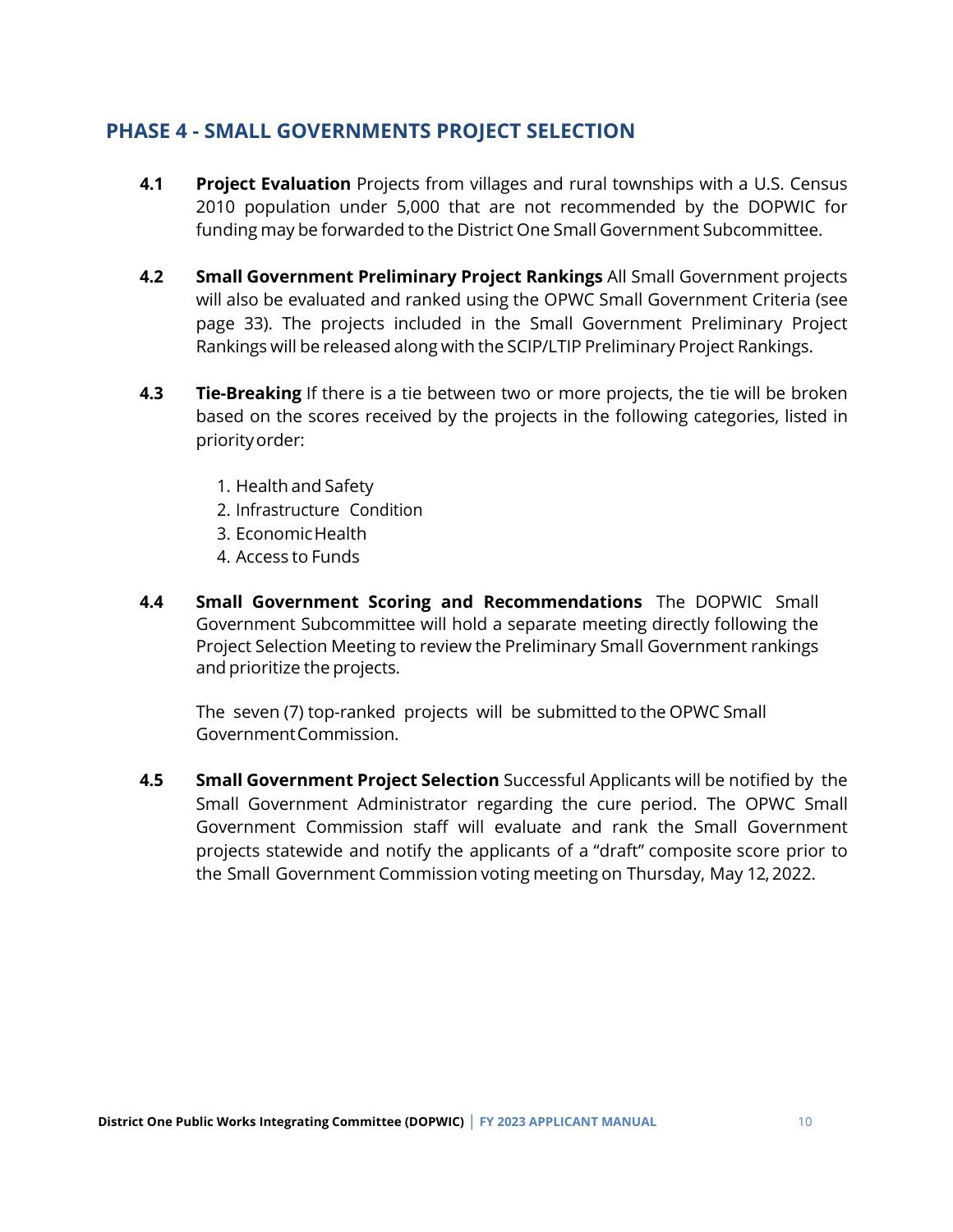# <span id="page-13-0"></span>**APPLICATION SUPPLEMENT INSTRUCTIONS**

## <span id="page-13-1"></span>**PRIMARY INFRASTRUCTURE PROJECT**

The project applications will be reviewed based on the assigned Primary Infrastructure Project. If there are coordinated infrastructure components to the project, such as replacement of the sanitary and storm sewers that will also require a road rehabilitation, the Applicant must determine the primary infrastructure component based on the reason for the project.

**\*Note:** This criterion should not be confused with *Project Type* identified in the OPWC application, which is based on highest financial component.

Applicants must submit the required DOPWIC Application Supplement based on the Primary Infrastructure Project. If the primary infrastructure project is a Road, Bridge, or Culvert project **complete the Road, Bridge, Culvert Application Supplement**. If the primary infrastructure project is a Water Supply, Wastewater, or Stormwater project **complete the Sewer, Septic, Wastewater,WaterApplicationSupplement.**

Indicate the Primary Infrastructure Project, then check all additional infrastructure components to be repaired (See Table 3) and provide a brief description of the secondary infrastructure components.

#### *Table 3*

| <b>Roads, Bridge, or Culvert</b> | Sewer, Septic, Wastewater, Water |
|----------------------------------|----------------------------------|
| Road                             | <b>Water Supply</b>              |
| Bridge/Culvert                   | <b>Wastewater</b>                |
|                                  | <b>Solid Waste</b>               |
|                                  | Stormwater                       |

## <span id="page-13-2"></span>**PROJECT DESCRIPTION**

**Project Name**: Enter the project name as listed in Applicant Information on the OPWC Application

**Project Location(s) and Limits:** Provide the roadway and the termini and include a location map highlighting the project area in the Maps and Photos attachment. Projects that include multiple project locations will be assessed based on the weighted average of the project components.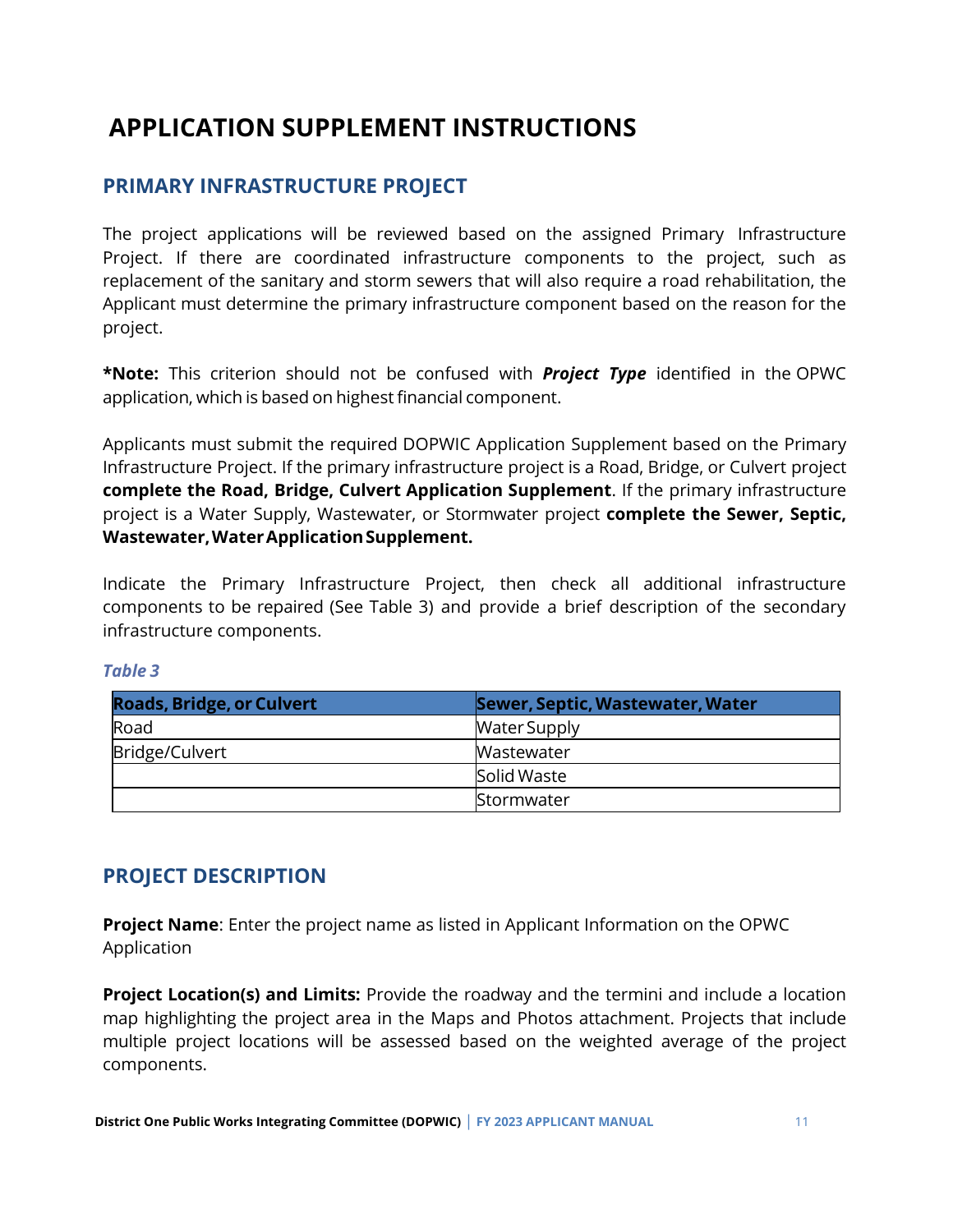**Multi-JurisdictionalProjects:**Pleaselist allthemunicipalitiesparticipatingintheproject and their percentage of the project by cost. Provide the required cooperative agreement or Letter of intent.

**Existing Condition:** Describe the existing infrastructure that is proposed to be modified and the reason the infrastructure requires changes. Applicants should include any other factors relevant to a particular project.

#### **ProposedChanges: ORC164.06(B)(1), ORC164.06(B)(10),164.l4(E)(7) and164.l4(E)(10)**

Explain how the improvement meets the repair and replacement needs of District One. Explain changes to the amount of right-of-way, the number or width of lanes, traffic control devices, street lighting, type or size of drainage, type or size of potable water services, or type or size of sanitary sewer service. Describe how the proposed infrastructure changes will eliminate the problems caused by the existing condition.

## **Project Plan Status: ORC164.06(B)(9)and164.l4(E)(5)**

All applicants must provide an Engineer's Plan Status Certification. The Status of Plans will be evaluated for readiness to proceed according to items completed by the engineer's certification (signature) date. The Engineer's Plan Status Certification available is now included in the Application Supplement on page 4. No other documentation will be accepted or is necessary.

### **Two Year Maintenance of Effort Report: ORC 164.14(E)(6)**

For Road and Bridge/Culvert projects only, provide information regarding road and bridge projects completed by the applicant for the period 2019 through 2021.

## <span id="page-14-0"></span>**USERS: ORC 164.06(B)(9), ORC 164.06(B)(10), and ORC 164.l4(E)(7),**

This criterion focuses on the number of people that will directly benefit from the improvement. What is the impact on the households, businesses, and/or the environment? Projects that affect a larger area of the district and/or more citizens will receive more points.

### • **Road, Bridge, and CulvertProjects:**

The ADT will be used to determine the direct users. Staff will multiply the ADT for a 24 hour period by 1.2 occupants, a standard conversion factor.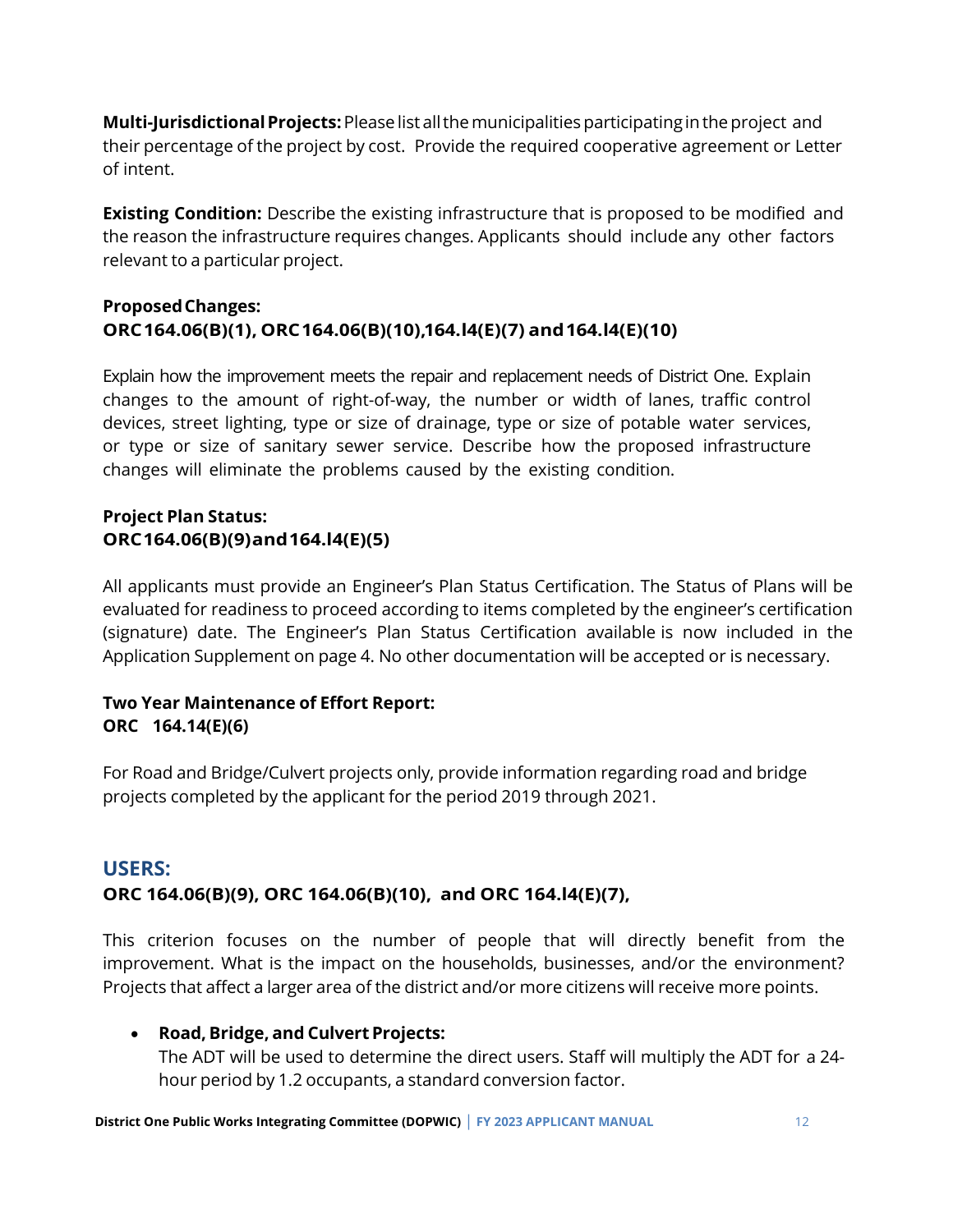Provide either a computer-generated or a manual count, of the current Average Daily Traffic (ADT) $*$  in the supporting documentation. The count must have the official seal and signature of a certified Professional Engineer unless the report has been generated by the Ohio Department of Transportation (ODOT) Transportation Information Management System (TIMS), or the Cuyahoga County Department of Public Works.

*\*The ADT for a road rehabilitation project must be for the specified leg or segment. The ADT for intersection projects must be for the road intersection. If the structure is closed or posted, points will be awarded based on the documented traffic count prior to the restriction.*

#### • **Water Supply,Wastewater, StormwaterProjects:**

The household data will be used to determine the direct users. Staff will multiply the number of households by 2.29, the U.S. Census 2010 average household size for CuyahogaCounty.

For projects located in multi-use areas (office, industrial, educational, commercial) provide the number of employees and/or students in the service area. If a residential area is located in the area, separately provide the number of households.

Indirect users will be considered only if the applicant demonstrates that the sewer or waterline being repaired benefits a larger area than the residents on the street (i.e. the sewer or waterline is part of the community's overall distribution system). Maps and/or drawings must be provided clearly identifying/delineating the indirect users.

### <span id="page-15-0"></span>**INFRASTRUCTURE AGE: ORC 164.06(B)(2)**

Depending on the infrastructure and related life expectancy, points will be determined for the Primary Infrastructure Project based on the original construction year or the year of the last major improvement (see page 23).

#### **The distinction between Minor and Major Improvements are defined as follows:**

- **Road, Bridge, and Culvert Projects:**
	- o **Roads** Minor Improvements consist of crack sealing, shoot and chip, ditch cleaning, shoulder repair, sidewalk or driveway apron replacement, signalization, minor base repair, curb and gutter replacement, or minor resurfacing, such as an asphalt overlay. Any road improvement that replaces three (3) inches or more of surface or complete base and surface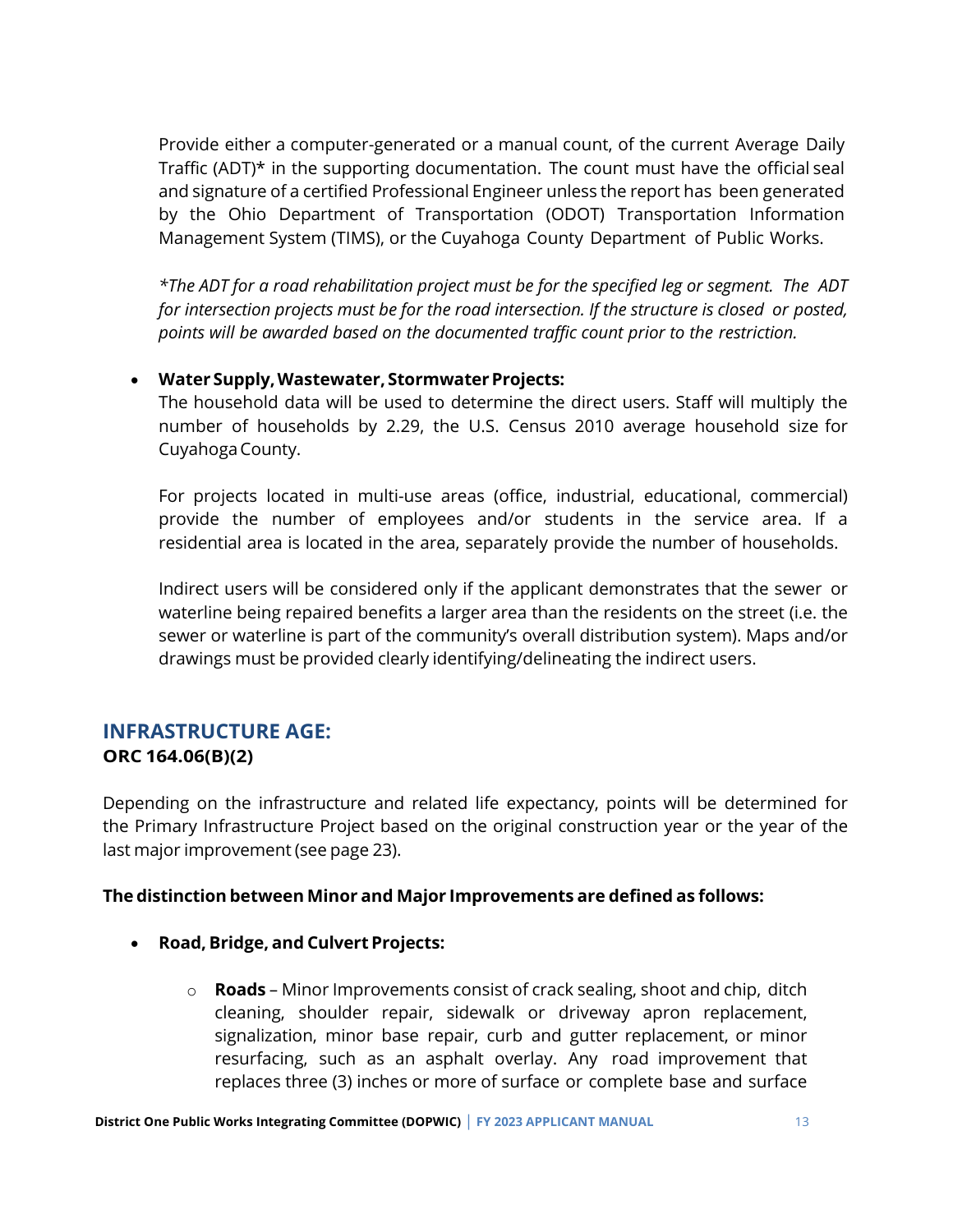reconstruction will be considered a Major Improvement.

o **Bridges and Culverts** – Minor Improvements are minor repairs to any structure to prolong the present life of the structure until a major rehabilitation or replacement can be completed. Any type of structural rehabilitation, replacement or deck replacement to increase the useful life or design capacity of the structure shall be considered a Major Improvement.

#### • **Water Supply, Wastewater, Stormwater Projects:**

- o **Sanitary Sewer System** Cleaning of sewers, such as flushing of lines by sewer jets, or other minor repairs shall be considered Minor Improvements. Any other improvement to sanitary sewers to reduce or eliminate water quality impairments shall be considered a Major Improvement.
- o **Stormwater System** Cleaning of sewers, such as flushing of lines by sewer jets, or other minor repairs shall be considered Minor Improvements. Any separation from sanitary sewer systems, as well as replacement due to deterioration and/or inadequate capacity shall be considered a Major Improvement.
- o **Wastewater or Water Treatment Systems**  Preventative maintenance projects and building repairs, such as masonry, grout, painting, or cleaning, that do not repair or improve treatment systems shall be considered Minor Improvements. Improvements to wastewater treatment systems, such as structural repair/rehabilitation to expand capacity or upgrade treatment systems and levels shall be considered a Major Improvement.
- o **Water Mains and Laterals** Repair of leaks in the supply system, repairs to house connections or the addition of house connections to the system shall be considered Minor Improvements. Any cleaning and relining, enlargement (by pipe size or expansion of the distribution system) or replacement to the supply system shall be considered a Major Improvement.

## <span id="page-16-0"></span>**INFRASTRUCTURE CONDITION:**

#### **ORC 164.06(B)(2) and 164. l4(E)(9)**

The condition is based on the amount of deterioration within the defined project limits, that is documented by the applicant, and field verified by the staff.

**District One Public Works Integrating Committee (DOPWIC)** | **FY 2023 APPLICANT MANUAL** 14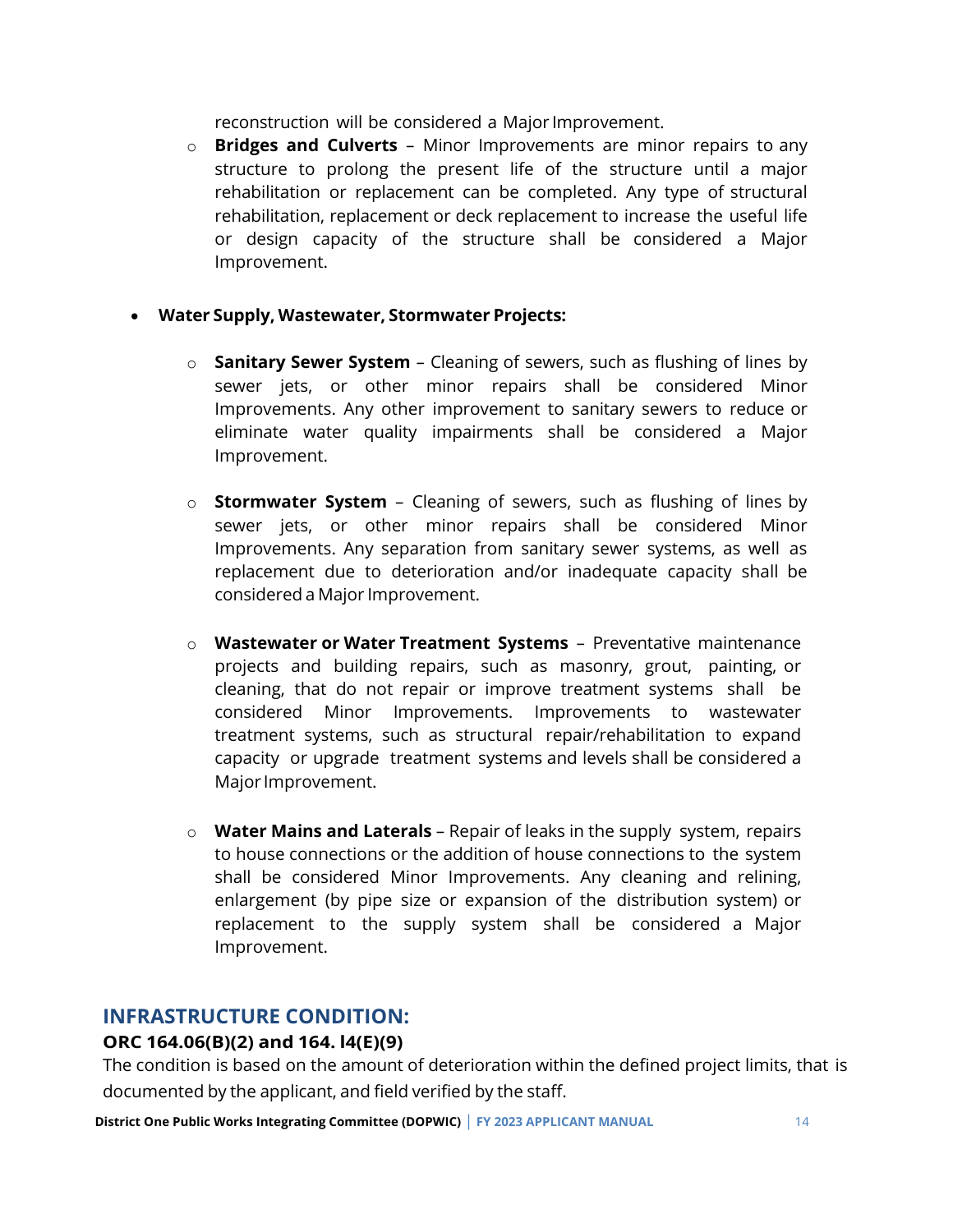Condition is rated exclusive of capacity, serviceability, and health and safety issues. For purposes of the application, the applicant must provide an assessment of the infrastructure components to be repaired or replaced according to the definitions below. Engineer's estimates will be considered in evaluating the repair and/or replacement that is required to eliminate the current condition and meet current design standards (see page 24).

- **Road, Bridge, and Culvert Projects:** Describe the actual condition of the road or bridge/culvert. Include the Supporting Documentation must include a General Appraisal, Suffiency Rating, and/or Pavement Condition Rating (PCR) Report, certified by the applicant's engineer. Only PCRs submitted on the ODOT PCR form AND using the ODOT Rating system will be evaluated. Condition reports may be obtained from the ODOT- Transportation Information Mapping System: https://gis.dot.state.oh.us/tims.
- **Water Supply, Wastewater, Stormwater Projects:** Describe the actual condition of the pipes. Indicate the frequency of watermain breaks and provide a five (5) year break rate :

 # of breaks (Length in miles)( 5 Years)

Supporting Documentation should include reports that explain the conditionsuch as: televised underground system reports, septic system assessments, or other similar reports. All documents provided must contain the source material and the name and contact information of the preparer.

## <span id="page-17-0"></span>**HEALTH AND SAFETY:**

### **ORC 164.06(B)(4), 164.l4(E)(1), and 164.l4(E)(2)**

If the infrastructure is believed to cause an unsafe or unhealthy situation, it is necessary to describe the settings. Points are awarded based on primary infrastructure project. The applicant should include the type, frequency, and severity of the health and/or safety problem(s) that will be eliminated or reduced by the project (see page 25).

Stating that the situation is unsafe or unhealthy without offering any supporting evidence or rationale is not sufficient. In all cases, specific documentation is required. Problems cited which are poorly documented will receive fewer points. Information should address the following information.

#### **The health and/or safety situation and its frequency and/or magnitude:**

Describe the health and/or safety situation that is being caused by the current infrastructure. Describe the frequency and magnitude of the problem. All supporting documentation must be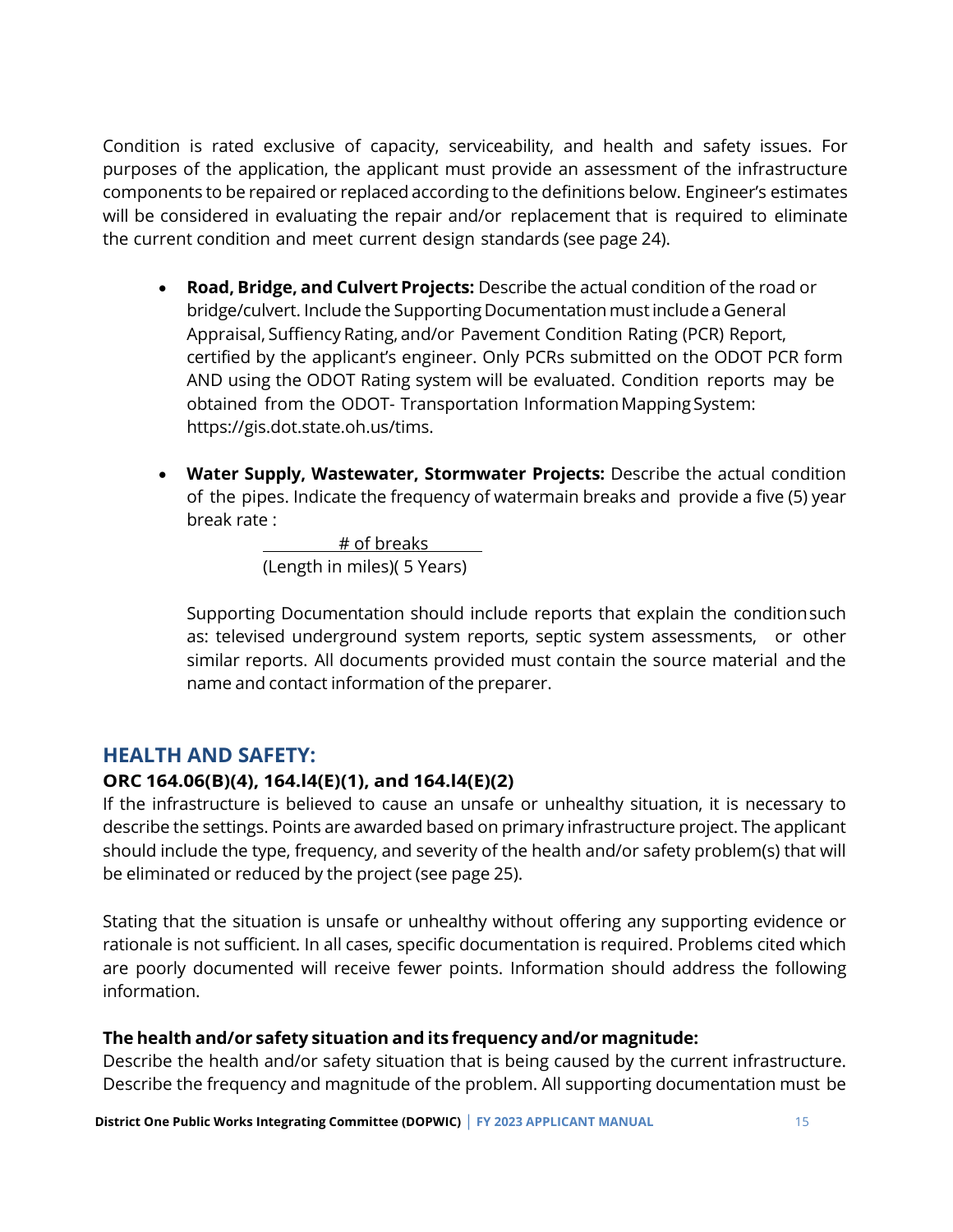sourced and provide a hyperlink to the documentation. Furthermore, please describe how the proposed project will eliminate or reduce the public health or safety issue within the project limits. Examples provided below are not intended to be exclusive.

#### • **Road, Bridge, and CulvertProjects:**

Provide information and supporting documentation of the presence of a sharp curve, poor sight distance, structure closure, and/or Level of Service (LOS).

Are vehicular accidents attributable to the problems cited? Do they involve injuries or fatalities? Provide analysis of your project's crash rates and severity and discuss the safety improvements that will be made with your project. Provide copies of all data and calculations to support your analysis results. If crash fatalities have occurred within your analysis period, include copies of the fatal crash reports with your submitted documents.

Information and resources can be found at the following links.

#### **Ohio Department of public safety:**

<https://publicsafety.ohio.gov/wps/portal/gov/odps/what-we-do/crash-reports>

### **Ohio Department of Transportation:**

- o ODOT Highway Safety Improvement Program, Economic Crash Analysis Tool (ECAT): [http://www.dot.state.oh.us/Divisions/Planning/ProgramManagement/Hi](http://www.dot.state.oh.us/Divisions/Planning/ProgramManagement/Hig) [g](http://www.dot.state.oh.us/Divisions/Planning/ProgramManagement/Hig)[hwaySafety/HSIP/Pages/HSM-Implementation.aspx](http://www.dot.state.oh.us/Divisions/Planning/ProgramManagement/HighwaySafety/HSIP/Pages/HSM-Implementation.aspx)
- o ODOT's Transportation Information Mapping System (TIMS) and ODOT's GIS Crash Analysis Tool (GCAT): <https://gis.dot.state.oh.us/tims> (New GCAT users will be asked to submit a request for access.)

#### **Crash Modification Factors Clearinghouse:**

[http://www.cmfclearinghouse.org](http://www.cmfclearinghouse.org/)

Obtain the most recent three-year crash history (2019-2021) within your project area using TIMS. Review and verify that the data points returned in your crash history search are located within the project limits and are applicable to your project area.

Analyze the data using GCAT. Using the results, provide the appropriate crash rate calculation(s) for your project: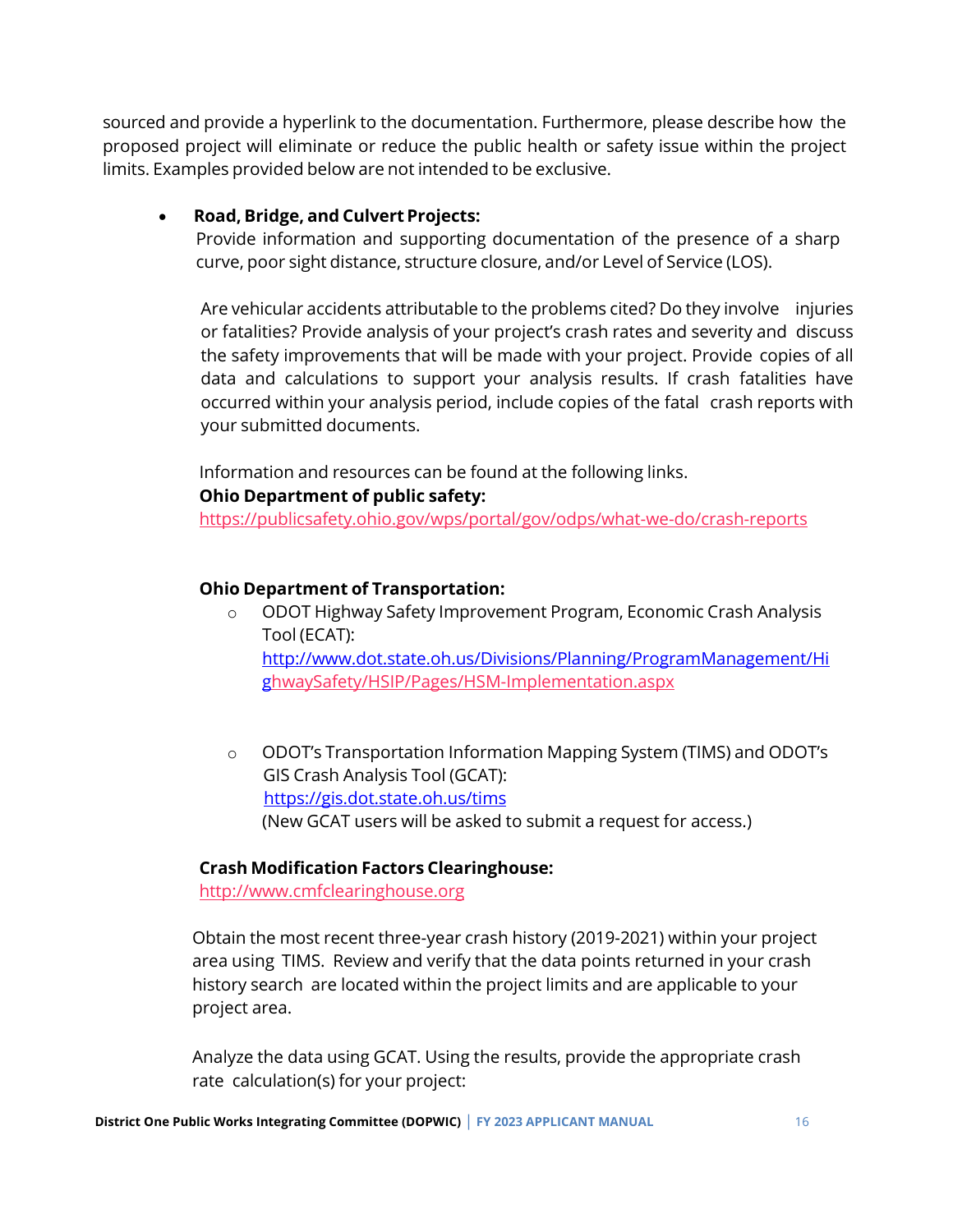#### **Roadway Segment Crash Rate, Million Vehicle Miles Traveled (MVMT)**

**CRASH RATE** =  $\frac{(3 \text{ year crash total})}{(3 \text{ years})(ADT)(365 \text{ days/year})(\text{section length})}$ 

= crashes per million vehicle miles traveled

ADT = Average Daily Traffic

Please note: Do not include intersection crashes in the calculation of the segment crash rate.

#### **Intersection Crash Rate, Crashes per Million Approach**

| CRASH RATE $=$ | (3 year crash total)                                       | 1,000,000 |
|----------------|------------------------------------------------------------|-----------|
|                | (3 years)(intersection approach volume/day)(365 days/year) |           |
|                | $=$ crashes per million approach vehicles                  |           |

If access to or use of the above resources is not available/feasible, provide documentation of the existing safety deficiencies in the form of:

- o a certified statement from a public safety official.
- o a signed and stamped statement/report from a qualified consultant.

Include copies of all relevant source material, with name and contact information for the above sources.

#### • **WaterSupply,Wastewater, StormwaterProjects:**

Provide evidence and documentation of combined sewer overflows or illicit discharges of contaminated water, non-point source pollution from sewer overflows or septic systems, breaks of sewer and/or waterlines, etc. Quantify infiltration and inflow (I/I) and/or combined or separate sewer overflows specific to the project area. The information provided by a public official or consultant qualified to make this assessment must be included. All documents must contain the source material and the name and contact information of the preparer.

• **Sanitary Sewer Systems, Stormwater Systems and Septic Systems:** The Northeast Ohio Regional Sewer District (NEORSD) staff and/or the Cuyahoga County Board of Health (CCBH) will provide technical support in evaluating these project applications.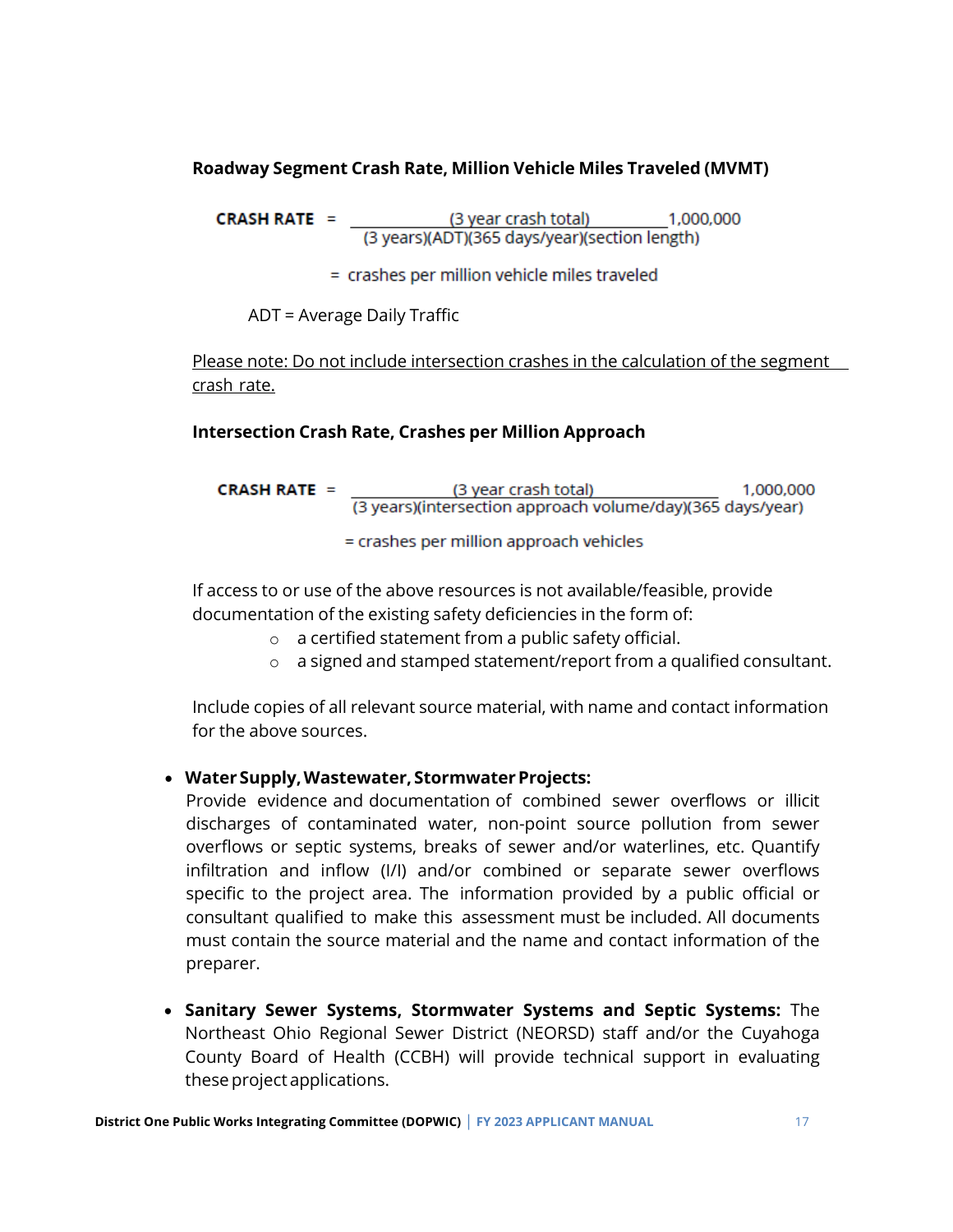Please explain if the applicant is under orders from a court or regulatory agency, and summarize the order including the reasons for the orders and submit supporting documentation. Provide the following information specific to the project area:

- o Indicate how often widespread flooding occurs, the volume of each event, and whether the designed storm year has been exceeded.
- o Describe damages to land, structures, and/or the environment.
- o For combined sewer overflows reference the Northeast Ohio Regional Sewer District's (NEORSD) Combined Sewer Program and number assigned to the overflow.
- o For Household Sewage Treatment Systems (HSTS) discharging into the public waterways, provide current (preferable within the last year) and relevant documentation from CCBH, or any other entity that can support the claims of the level of contamination.
- $\circ$  Indicate how many illicit discharges will be eliminated as part of the project area.
- o Describe National Pollutant Discharge Eliminations Systems (NPDES) violations
- o Attach or provide hyperlinks to results of any testing, monitoring, or modeling that verifies and/or quantifies water quality and quantity issues in the project area, such as CCBH Stormwater Inspection Reports, Annual Stormwater Reports, or CCBH Household Sewage Treatment Systems (HSTS) Evaluations.
- **Wastewater or Water Treatment Plants:** DOPWIC will prioritize projects that repair or improve treatment systems over maintenance projects, such as building repairs, masonry, grout, painting, or cleaning.

Please explain if the applicant is under orders from a court or regulatory agency, summarize the order including the reasons for the orders and submit supporting documentation.

#### • **Water Mains and Laterals:**

In the case of water mains and laterals, is the present capacity inadequate to provide volume or pressure for adequate fire protection? Are the watermain breaks impacting water quality in the project area?

The City of Cleveland's Water Department (CWD) will provide technical support in evaluating the health and safety criteria on project applications. For Water main project applications please fill out the CWD Health and Safety form and include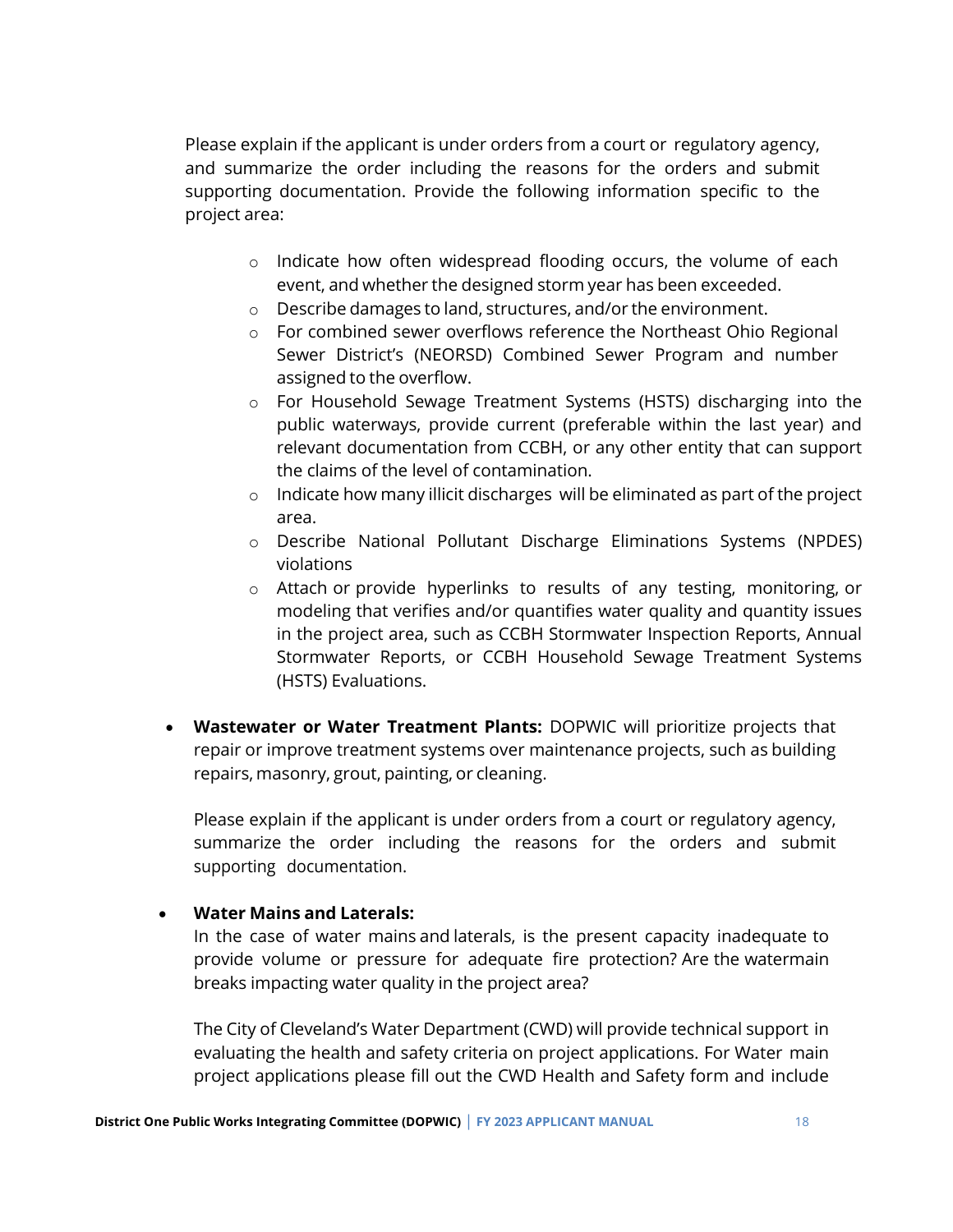it in the Supporting Data for Sewer, Septic, Water, Wastewater attachment. The CWD will score each water main project in each of the following categories:

- o Water Main Break Rate
- o Recent Break Trend & Undermining
- o ForeflowDeficit
- o WaterQuality
- o PavementProtection
- o Beneficiaries&Transmission
- o LeadConnections

The CWD will then tabulate a final health and safety score based on the criteria outlined above. The DOPWIC will review the supporting documentation.

## <span id="page-21-0"></span>**LOCAL MATCH:**

#### **ORC 164.06(B)(6), 164.06(B)(7), 164.l4(E)(4), and 164.14(E)(6)**

Projects will be awarded points in this category based on the total Non OPWC matching funds provided, including ability and effort of local subdivisions to assist in financing as well as federal and state grants. Applicants must provide documentation (e.g., award letters) from the funding source(s) and/or certification that the Local Revenues are committed to this project.

Section 1.0 of the OPWC Application for Financial Assistance will be used to determine the Local Match (see page 25).

## <span id="page-21-1"></span>**LOAN INCENTIVE: ORC 164.06(B)(5)**

Points are awarded to applicants that request a loan as a percentage of the Total Estimated Cost.

Section 1.0 of the OPWC Application for Financial Assistance will be used to determine the Amount of Loan Requested (see page 26).

If District One uses up all the grant funds and have loan funds remaining, the DOPWIC will recommend a project for a loan in the amount requested as a grant. Indicate if you are willing to accept a loan*.*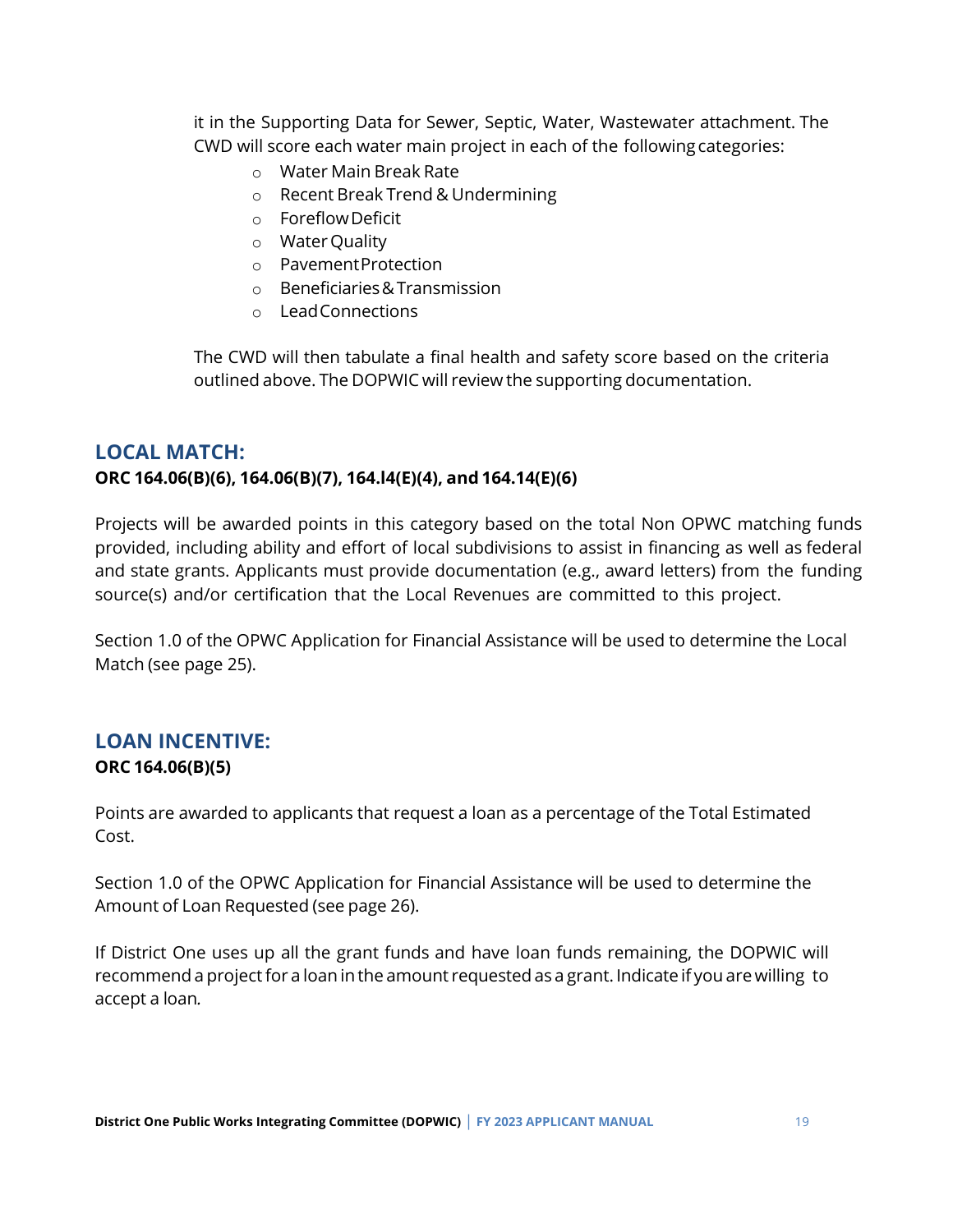## <span id="page-22-0"></span>**ACCESS TO FUNDS ORC 164.06(B)(10) and 164.l4(E)(10)**

To ensure an equitable distribution of the funds, Applicants that have not received assistance in recent Program Years will receive points (see page 26). All bridge projects are exempt from Access to Funds.

## <span id="page-22-1"></span>**COMMUNITY OR ECONOMIC DEVELOPMENT/BENEFIT: ORC 164.06(B)(10), 164.l4(E)(3) and 164.14(E)(10)**

The scoring for community and economic development will balance the need to support existing investments made in residential and commercial areas of communities with the need for continued economic growth. Points will be awarded in only one category based on the information provided by the applicant. Indicate whether the project is a Community Development Project or Economic Development Project (see page 28).

**Community Development Projects** are projects that will develop unutilized or underunutilized land and preserve and/or enhance a neighborhood or an existing commercial corridor.

**Economic Development Projects** are projects that will develop unutilized or under-utilized land for a private development that will create jobs and increase the value of adjacentland.

Provide a brief statement detailing how the project will enhance community or economic development.

- Type of development: community or economic; new or existing commercial, residential, industrial, office or manufacturing.
- Project's stage of development: conceptual, right-of-way acquisition, design, site preparation or construction.
- Number of parcels, land acres or square feet to be redeveloped or developed. How many of the parcels are or were certified brownfields and the status of the cleanup?
- A site plan for development project.
- Indicate whether transit, pedestrian and/or bicycle facilities are being retained or will be included in the development.
- Anticipated benefits: jobs (created or retained), taxes, etc.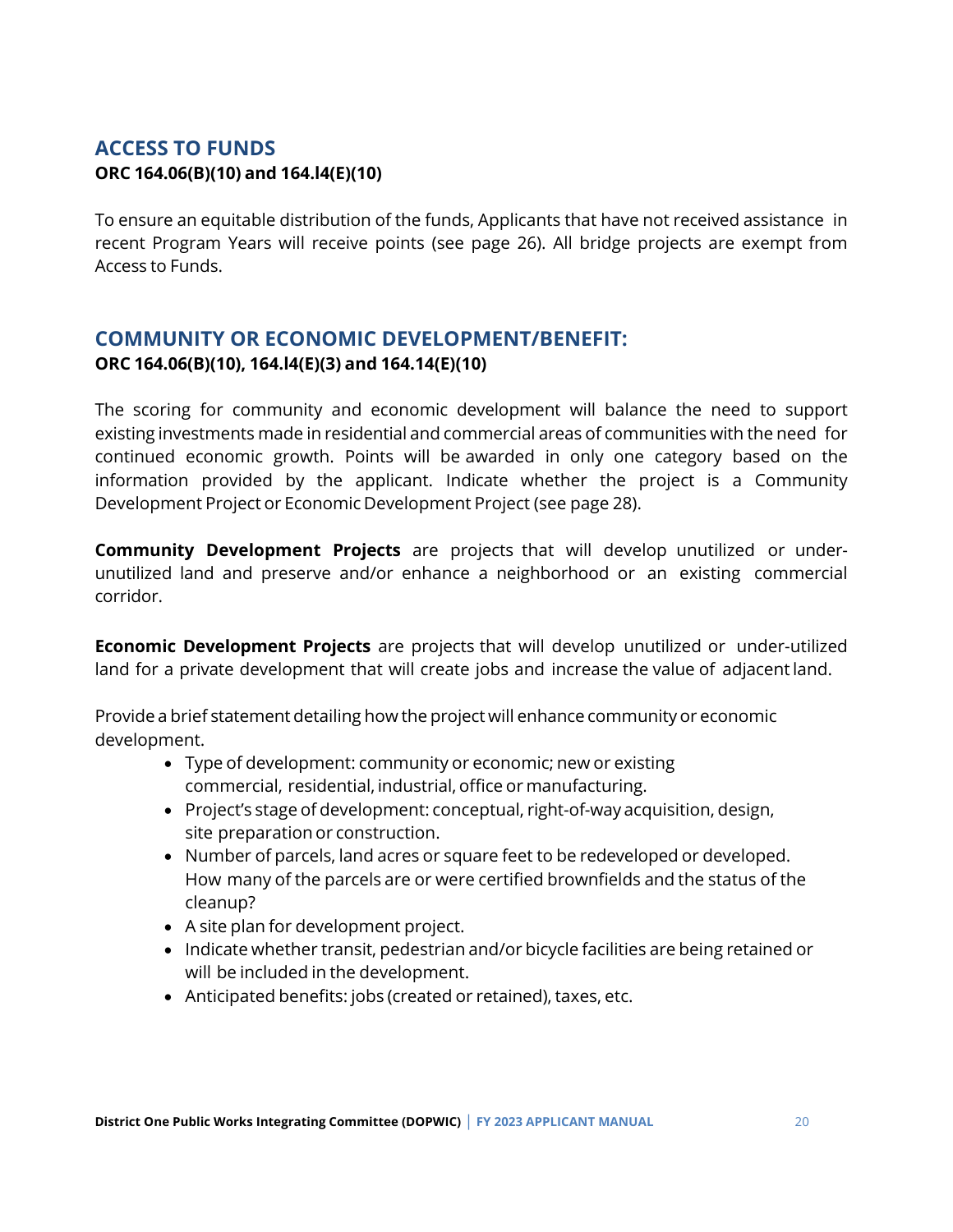## <span id="page-23-0"></span>**MULTI-JURISDICTIONAL PROJECTS ORC 164.06(B)(10) and 164.14(E)(10)**

This criterion is based on the local share contributions by other subdivisions in District One. Points will be based on the information provided in the **Multi-Jurisdictional Projects** table in the application supplement. The points will be awarded only if the [cooperative agreement](https://www.pwc.ohio.gov/Portals/0/Documents/PWC0001Attachments_CooperativeAgreement.doc?ver=2015-02-20-054713-267) or a letter of intent that includes signatories of all parties indicating a subdivision's financial participation and that the required cooperative agreements will be submitted by February 15, 2022. (see page 29).

## <span id="page-23-1"></span>**ECONOMIC HEALTH**

#### **ORC 164.06(B)(8)**

The most current Per Capita Income (PCI) and the percentage of households below poverty level from the U.S. Census Bureau American Community Survey 5-Year Estimate 2015-2019 will be used to calculate the Economic Health score (see page 29).

A project submitted by the Cuyahoga County Department of Public Works, on behalf of a County community, will be awarded the Economic Health Points based on the owner of the asset.

A Multi-Subdivision project score in Economic Health will be based on the percentage of the partnering communities, as provided in the Project Description section.

## <span id="page-23-2"></span>**COORDINATED INFRASTRUCTURE PROJECTS**

#### **ORC 164.06(B)(10) and 164.14(E)(10)**

In order to capitalize on infrastructure investments, the DOPWIC will award points for projects that coordinate road, bridge, and culvert improvements with water, stormwater, and/or wastewaterinfrastructureimprovements.

Points will be based on the information provided in the Secondary Infrastructure Components indicated in the application supplement, a brief narrative on the secondary components on page 2 of the application supplement, and verified in the Engineer's Estimate (see page 32)

Catch basin and manhole adjustments as well as underdrains are considered incidental to road projects and do not count toward coordinated infrastructure.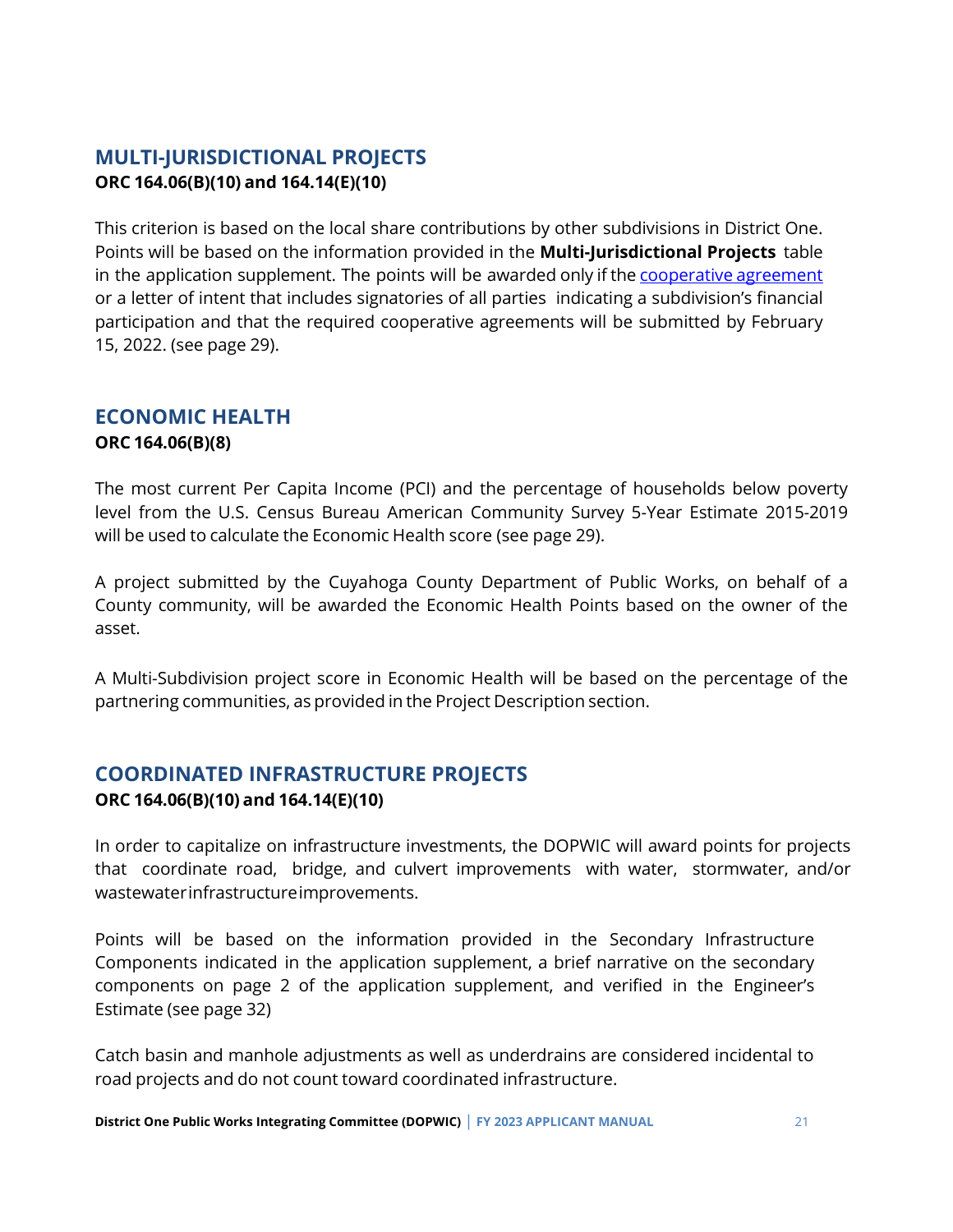Repairs to a combined sewer is considered one type of infrastructure only and does not count toward coordinated infrastructure. However, separating a combined sewer into two separate systems will be awarded coordinated infrastructure points.

## <span id="page-24-0"></span>**GENERATION OF USER FEES**

#### **ORC 164.06(B)(3)**

The proposed project will be reviewed to see if revenue in the form of user fees is generated. It is determined that, by their very nature, utility projects and treatment plants do indeed generate user fees for general revenue. Examples of the types of revenue-generating facilities include:

- Wastewater Treatment Plants;
- Water Treatment Plants;
- Water transmission lines; and
- Sanitary Sewer interceptors.

The Project Type selected on page 1 of the OPWC will determine the points (see page 32).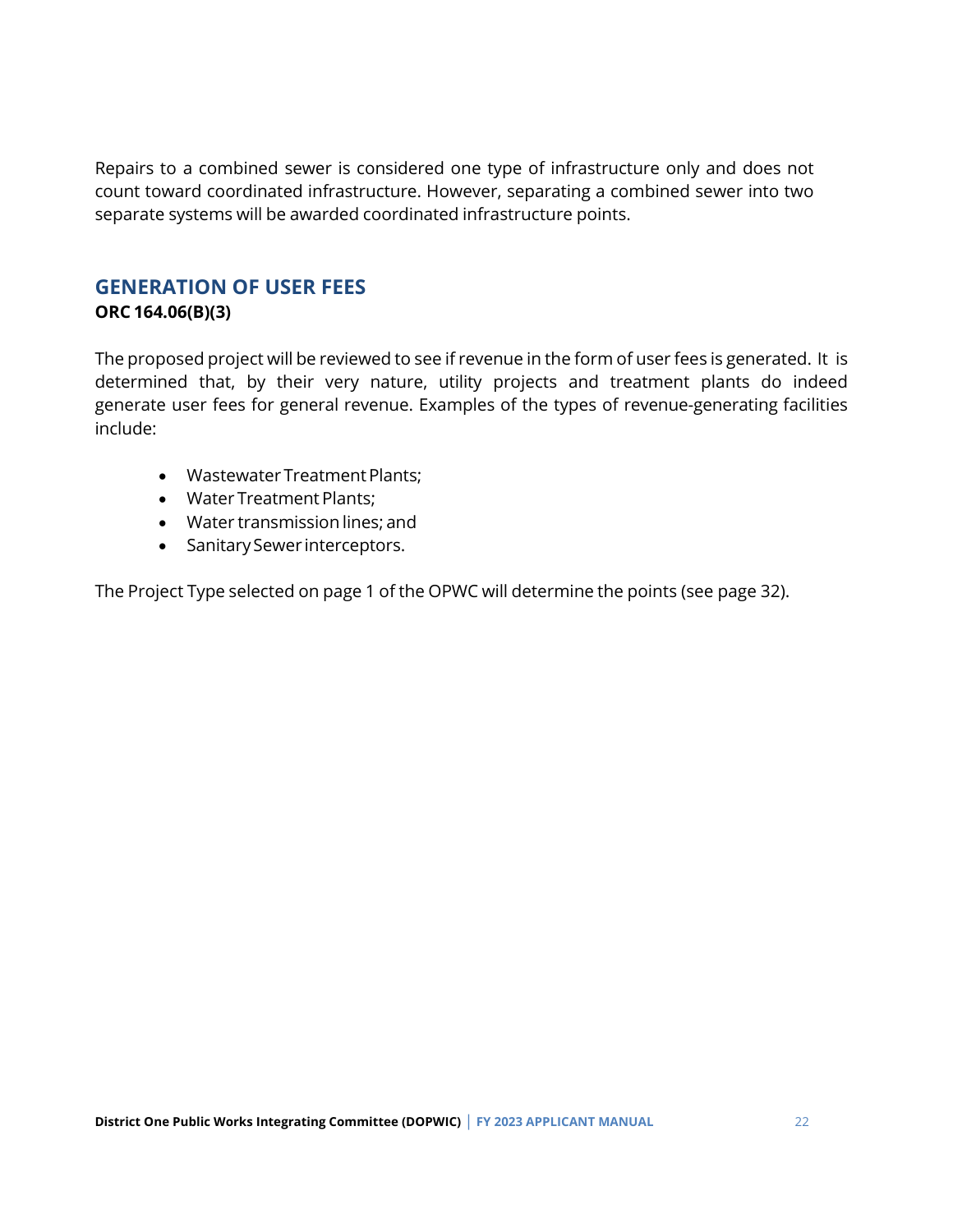# <span id="page-25-0"></span>**EVALUATION POINTS**

The submitted projects are evaluated based upon the criteria set forth in Sections 164.06 and 164.14 of the Ohio Revised Code and as implemented by the DOPWIC. Each application will be reviewed, and scores will be assigned in the following twelve (12) criteria.

| <b>METHODOLOGY CRITERIA AND EVALUATION POINTS</b>                                         |                                                |                                 |               |  |  |  |
|-------------------------------------------------------------------------------------------|------------------------------------------------|---------------------------------|---------------|--|--|--|
| <b>CRITERIA</b>                                                                           | <b>OHIO REVISED CODE</b>                       | <b>MAXIMUM</b><br><b>POINTS</b> | $\frac{9}{6}$ |  |  |  |
| <b>Users</b>                                                                              | 164.06(B)(9)<br>164.06(B)(10)<br>164.I4(E)(7)  | 10                              | 5.00          |  |  |  |
| Infrastructure Age                                                                        | 164.06(B)(2)                                   | 17                              | 8.50          |  |  |  |
| Infrastructure Condition                                                                  | 164.06(B)(2)<br>164. I4(E)(9)                  | 45                              | 22.50         |  |  |  |
| Health/Safety Need                                                                        | 164.06(B)(4)<br>164.14(E)(1)<br>164.14(E)(2)   | 55                              | 27.50         |  |  |  |
| <b>Local Match</b><br>• Other Project Funding<br>• Subdivision Financial<br>Participation | 164.06(B)(6)<br>164.06(B)(7)<br>164.14(E)(4)   | 20                              | 10.00         |  |  |  |
| Loan Incentive                                                                            | 164.06(B)(5)                                   | 10                              | 5.00          |  |  |  |
| <b>Access to Funds</b>                                                                    | 164.06(B)(10)<br>164.I4(E)(10)                 | 4                               | 2.00          |  |  |  |
| <b>Community and Economic</b><br>Development                                              | 164.06(B)(10)<br>164.14(E)(3)<br>164.14(E)(10) | $\overline{3}$                  | 1.50          |  |  |  |
| <b>Multi-Jurisdictional Projects</b>                                                      | 164.06(B)(10)<br>164.14(E)(10)                 | $\overline{2}$                  | 1.00          |  |  |  |
| Economic Health                                                                           | 164.06(B)(8)                                   | 25                              | 12.50         |  |  |  |
| Coordinated Infrastructure Projects                                                       | 164.06(B)(10)<br>164.14(E)(10)                 | $\overline{4}$                  | 2.00          |  |  |  |
| <b>Generation of User Fees</b>                                                            | 164.06(B)(3)                                   | 5                               | 2.50          |  |  |  |
| <b>Total Project Scoring</b>                                                              |                                                | 200                             | 100           |  |  |  |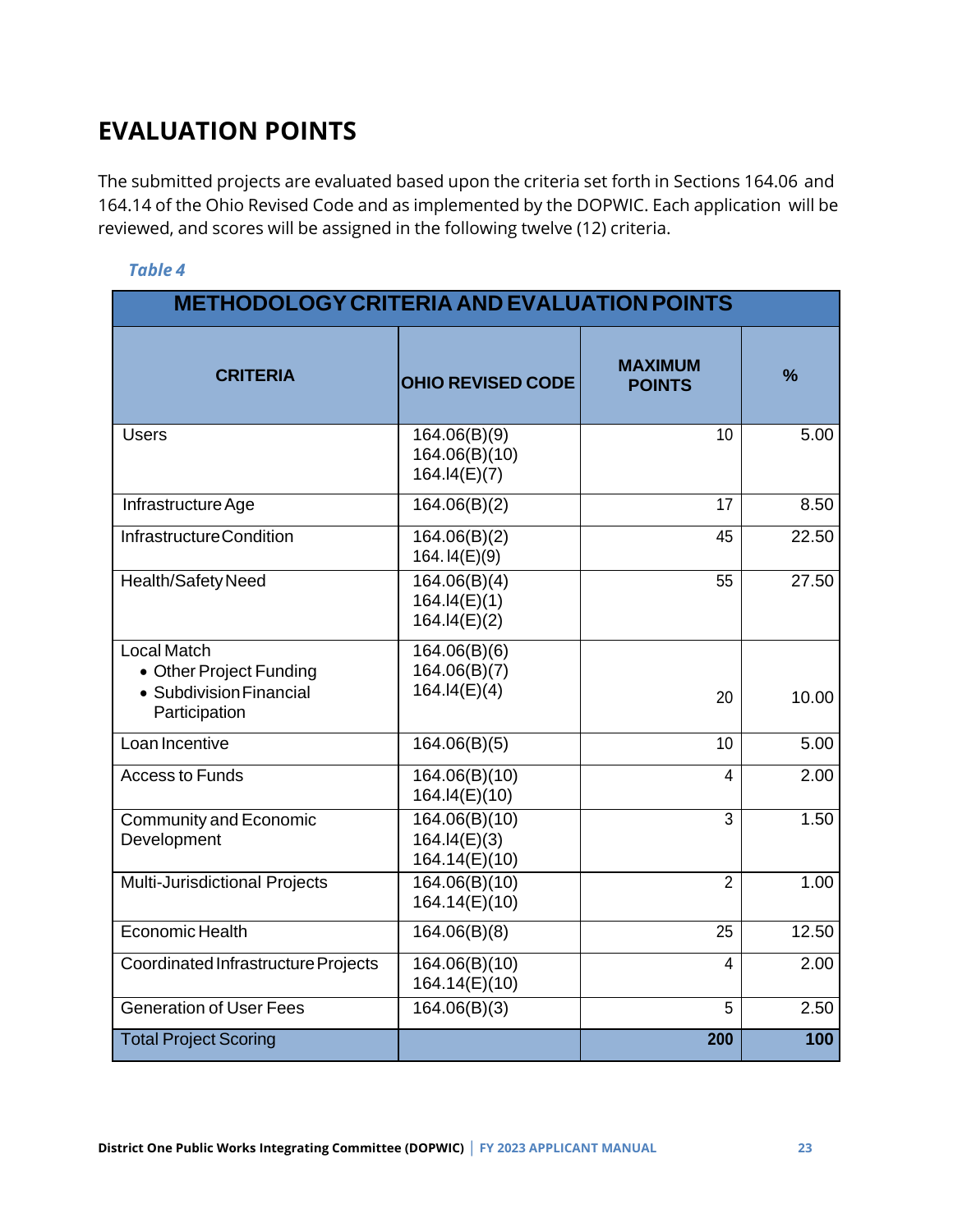The following tables are used as a guide for the evaluation of project applications. The scores for Infrastructure Condition and Health and Safety Needs are based on the Primary Infrastructure Project identified in the DOPWIC Application Supplement.

#### <span id="page-26-0"></span>**USERS** *– MAXIMUM 10 POINTS*

|               |                                                                               | <b>USERS</b>                                                     |                                            |
|---------------|-------------------------------------------------------------------------------|------------------------------------------------------------------|--------------------------------------------|
| <b>POINTS</b> | <b>WATER SUPPLY,</b><br><b>WASTEWATER,</b><br><b>AND</b><br><b>STORMWATER</b> | <b>WATER AND</b><br><b>WASTEWATER</b><br><b>TREATMENT PLANTS</b> | <b>ROAD, BRIDGE, AND</b><br><b>CULVERT</b> |
| 10            | > 300                                                                         | > 25,000                                                         | > 20,000                                   |
| 8             | $200 - 300$                                                                   | 15,000-24,999                                                    | 15,000 to 20,000                           |
| 6             | 100 - 199                                                                     | $2,000 - 14,999$                                                 | 10,000 to 14,999                           |
| 4             | $50 - 99$                                                                     | $1,000 - 1,999$                                                  | 5,000 to 9,999                             |
|               | < 50                                                                          | < 1,000                                                          | < 5,000                                    |

#### *Table 5*

#### <span id="page-26-1"></span>**INFRASTRUCTURE AGE** *– MAXIMUM 17 POINTS*

| <b>PROJECT TYPE</b>        | <b>LIFE</b> |             |         | <b>POINTS</b> |         |         |
|----------------------------|-------------|-------------|---------|---------------|---------|---------|
|                            |             | 17          | 14      | 11            | 8       | 5       |
| <b>Bridge</b>              | 50          | ≤1972       | 1973-82 | 1983-92       | 1993-02 | 2003-12 |
| Road                       | 20          | $\leq$ 2002 | 2003-07 | 2008-12       | 2012-16 | 2017-20 |
| Sanitary Sewer             | 50          | ≤1972       | 1973-82 | 1983-92       | 1993-02 | 2003-12 |
| Septic System              | 20          | $\leq 2002$ | 2003-07 | 2008-12       | 2012-16 | 2017-20 |
| Solid Waste                | 50          | ≤1972       | 1973-82 | 1983-92       | 1993-02 | 2003-12 |
| Storm Water                | 50          | ≤1972       | 1973-82 | 1983-92       | 1993-02 | 2003-12 |
| <b>WastewaterTreatment</b> | 30          | $≤ 1992$    | 1993-97 | 1998-02       | 2003-08 | 2009-14 |
| Water and Sewer Laterals   | 50          | ≤1972       | 1973-82 | 1983-92       | 1993-02 | 2003-12 |
| <b>Water Supply</b>        | 50          | ≤1971       | 1972-81 | 1982-91       | 1992-01 | 2002-11 |
| <b>Water Treatment</b>     | 30          | ≤1992       | 1993-97 | 1998-02       | 2003-08 | 2009-14 |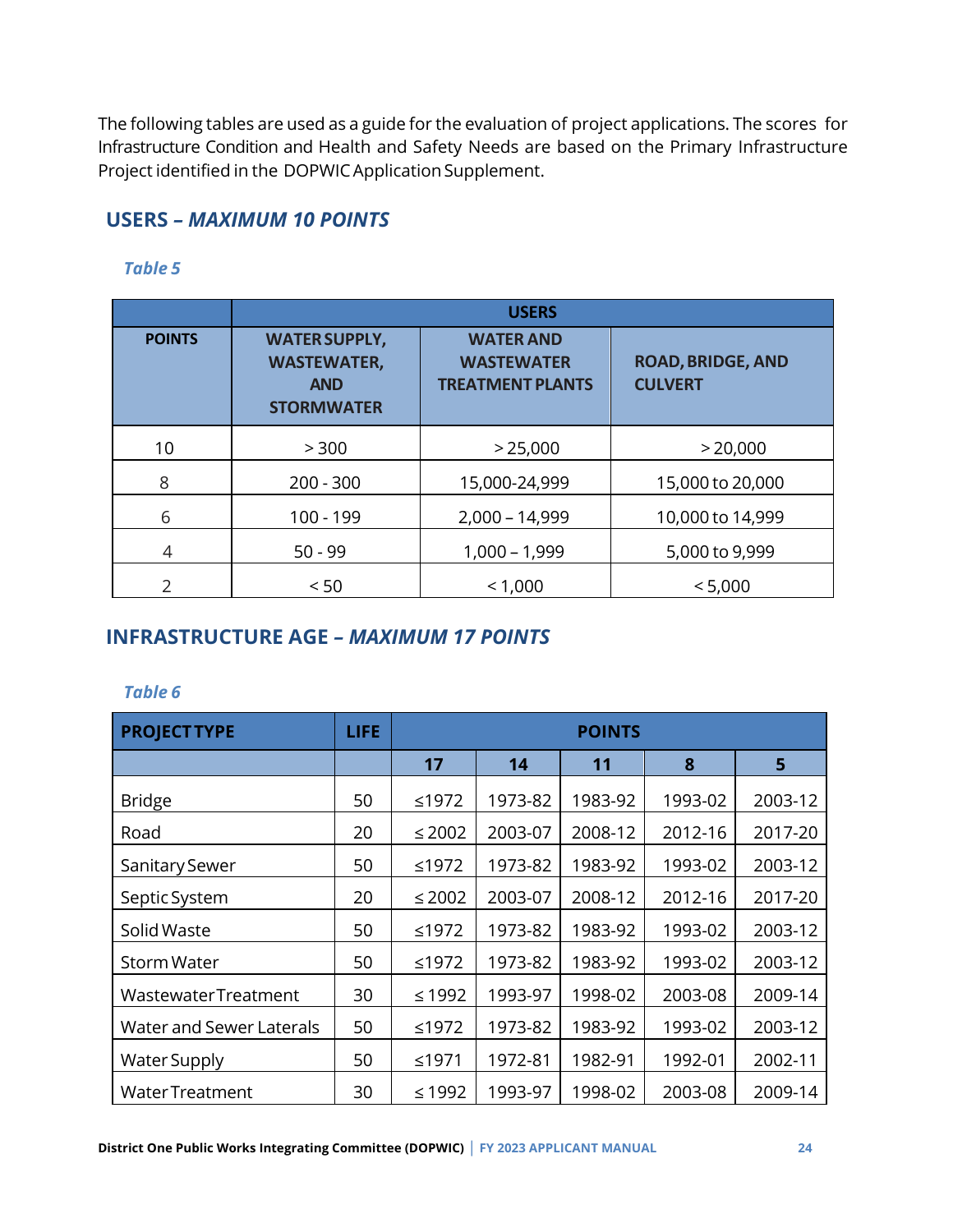## <span id="page-27-0"></span>**INFRASTRUCTURE CONDITION** *– MAXIMUM 45 POINTS*

*Table 7*

| <b>CONDITION</b> |                                                                                                                                |               |
|------------------|--------------------------------------------------------------------------------------------------------------------------------|---------------|
| <b>RATING</b>    | <b>DESCRIPTION</b>                                                                                                             | <b>POINTS</b> |
|                  | The condition is unusable, or dangerous and unsafe. The                                                                        |               |
| Closed or        | primary components have failed. The infrastructure is not                                                                      |               |
| Not Operating    | functioning and requires replacement.                                                                                          | 45            |
|                  | The components of the infrastructure are causing or                                                                            |               |
|                  | contributing to a serious non-compliance situation and is                                                                      |               |
|                  | threatening the intended design level of service. The                                                                          |               |
|                  | infrastructure is functioning at seriously diminished capacity                                                                 |               |
|                  | imminent failure is<br>anticipated.<br>Repair<br>and/or<br>and                                                                 |               |
|                  | replacement is required to eliminate the imminent condition                                                                    |               |
| Imminent Failure | and meet current design standards.                                                                                             | 40            |
|                  | The condition is causing or contributing to a non-compliance                                                                   |               |
|                  | situation and is threatening the intended design level of                                                                      |               |
|                  | service. The infrastructure is functioning at diminished                                                                       |               |
| Critical         | capacity. Repair and/or replacement is required to eliminate                                                                   | 35            |
|                  | the critical condition and meet current design standards.                                                                      |               |
|                  | The condition is substandard and requires repair/replacement<br>in order to return to the intended level of service and comply |               |
|                  | with current design standards. Infrastructure contains                                                                         |               |
| Poor             |                                                                                                                                | 30            |
|                  | deficiencies and is functioning at a diminished capacity.<br>The condition is average, not good or poor. The infrastructure    |               |
|                  | is still functioning as originally intended. Minor deficiencies                                                                |               |
|                  | exist requiring repair to continue to function as originally                                                                   |               |
| Fair             | intended and/or to meet current design standards.                                                                              | 20            |
|                  | The condition is safe and suitable to purpose. Infrastructure is                                                               |               |
|                  | functioning as originally intended. Routine maintenance and                                                                    |               |
| Good             | periodic repairs required to maintain integrity.                                                                               | 10            |
|                  | The condition is new or requires no repair. Or, no supporting                                                                  |               |
| <b>New</b>       | documentation has been submitted.                                                                                              | 0             |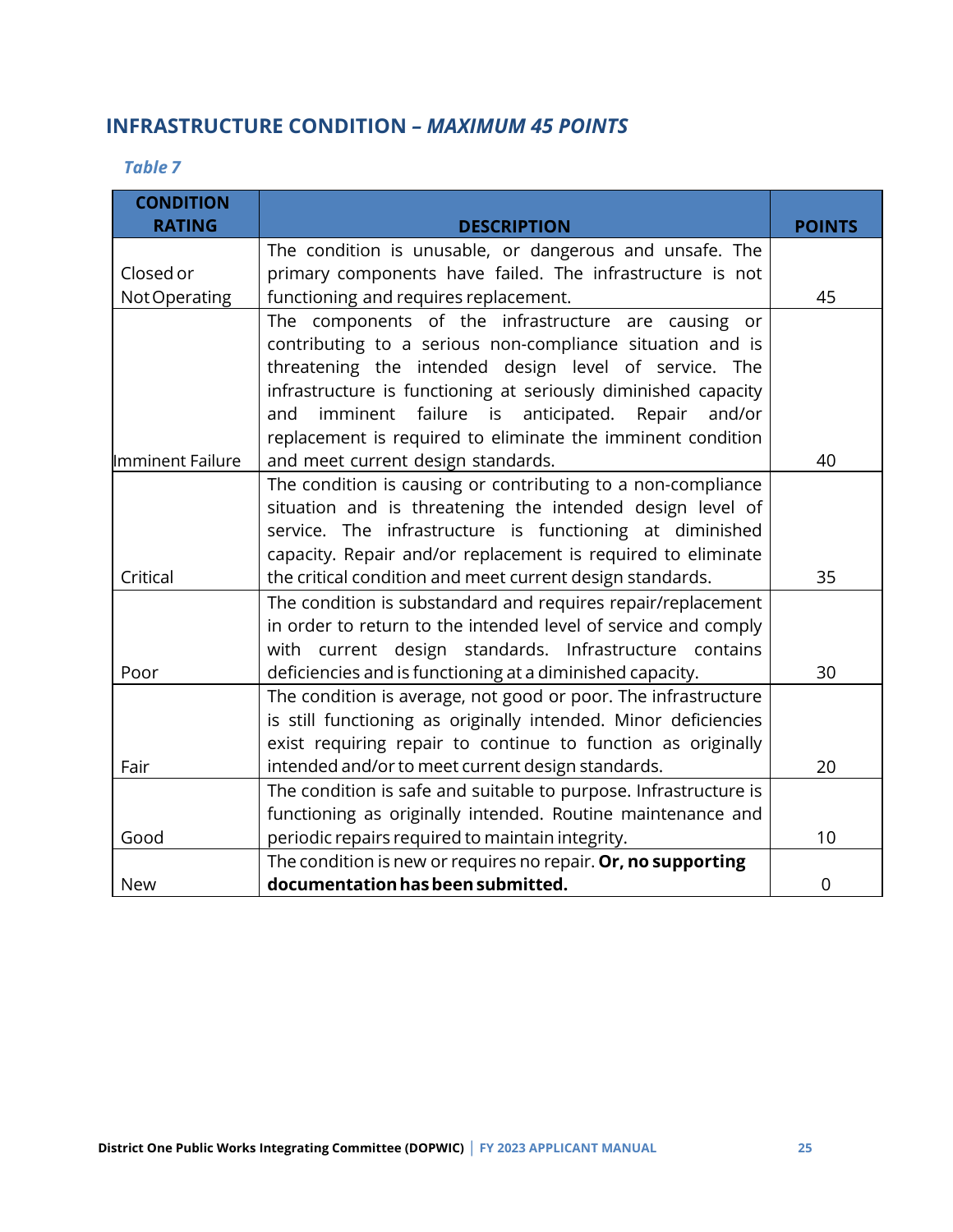## <span id="page-28-0"></span>**HEALTH AND SAFETY** *– MAXIMUM 55 POINTS*

DOPWIC staff will assign points based on how well the applicant demonstrates the frequency and/or magnitude of the Health and Safety and if the applicant demonstrates how the project will reduce or eliminate the risk factors.

#### *Table 8*

| <b>HEALTH AND SAFETY</b>                                                              | POINTS |
|---------------------------------------------------------------------------------------|--------|
| Continuous Problem with Severe Factors - Ongoing documented health and safety         |        |
| problems with multiple critical factors, or the nature of the problem warrants        |        |
| additional consideration, and the project will greatly reduce or eliminate the health |        |
| and safety risks.                                                                     | 55     |
| Continuous Problem - Ongoing documented health and safety problems, and the           |        |
| project will greatly reduce or eliminate the health and safety risks.                 | 50     |
| Intermittent Problem with Severe Factors-Intermittent documented health and           |        |
| safety problems with critical factors, or the nature of the problem warrants          |        |
| additional consideration, and/or the project will improve the infrastructure          |        |
| condition but does not reduce or eliminate the health and safety risks.               | 45     |
| Intermittent Problem - Intermittent documented health and safety problems,            |        |
| and/or the project will improve the infrastructure condition but does not reduce or   |        |
| eliminate the health and safety risks.                                                | 35     |
| Minor/Potential Problem - Minor or potential documented health and safety             |        |
| problems.                                                                             | 20     |
| Preventive Measures - Insufficient documentation provided or the project has          |        |
| been submitted to avoid a potential problem                                           | 10     |
| Application does not indicate a health or safety problem.                             | O      |

## <span id="page-28-1"></span>**LOCAL MATCH** *– MAXIMUM 20 POINTS*

Section 1.0 of the OPWC Application for Financial Assistance will be used to determine points for Local Match.

$$
Points = \left( \frac{\text{Line} \text{ Lin Section 1.2}}{\text{Line} \text{G in Section 1.1}} \right) \times 20
$$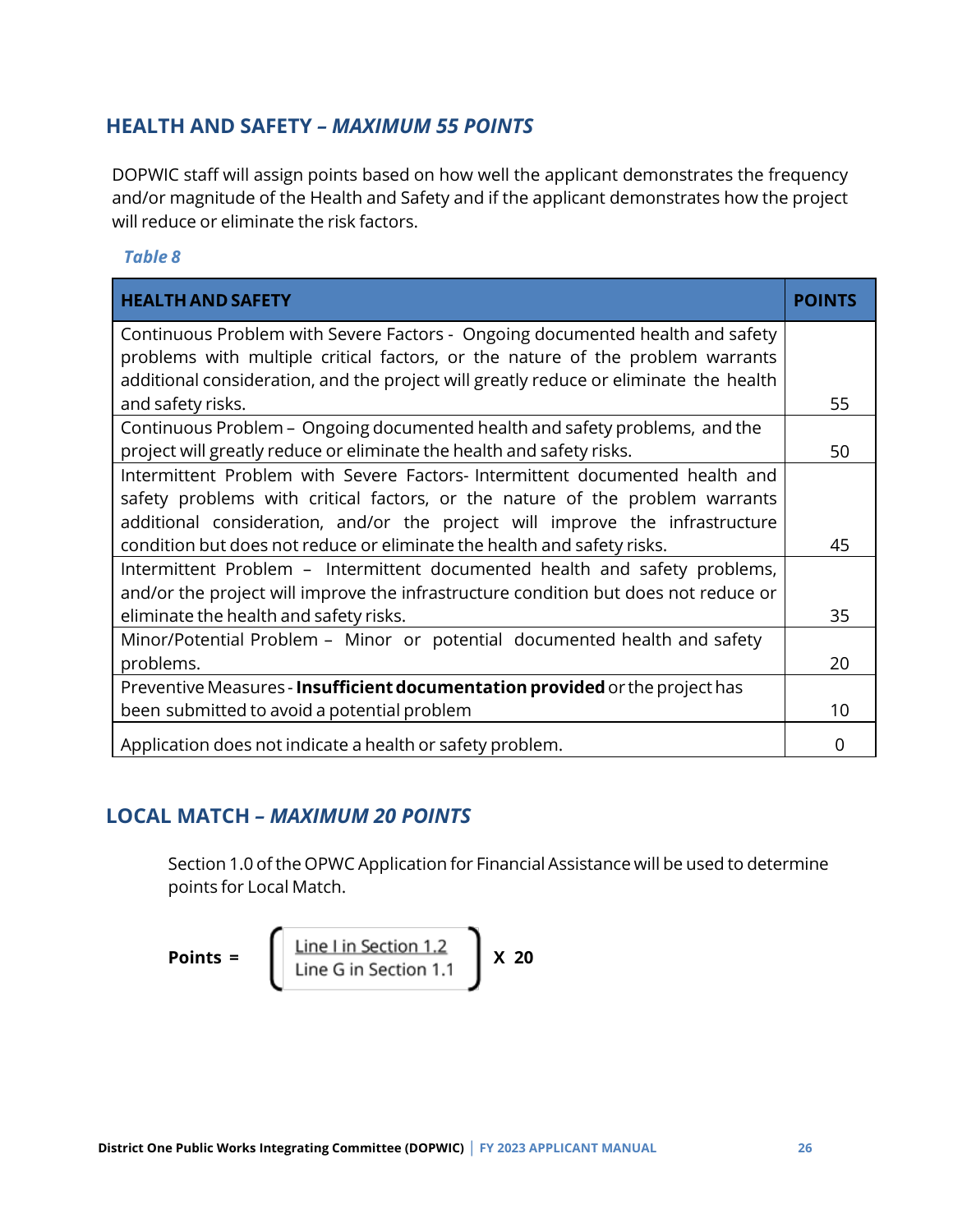## <span id="page-29-0"></span>**LOAN INCENTIVE** *– MAXIMUM 10 POINTS*

Section 1.0 of the OPWC Application for Financial Assistance will be used to determine points for Loan Incentive

$$
Points = \left( \frac{\text{Line K in Section 1.2}}{\text{Line G in Section 1.1}} \right) \times 10
$$

## <span id="page-29-1"></span>**ACCESS TO FUNDS\*** *– MAXIMUM 4 POINTS*

#### *Table 9*

| <b>YEARS WITH NO</b><br><b>FUNDING</b> | <b>LAST PY YEAR FUNDED</b> | <b>POINTS</b> |
|----------------------------------------|----------------------------|---------------|
| $\geq$ 7 Years                         | FY 2016 or Before          |               |
| $5 - 6$ Years                          | FY 2017 - FY 2018          |               |
| $3 - 4$ Years                          | FY 2019 - FY 2020          |               |
| 1-2 Years                              | FY 2021 - FY 2022          |               |

\* All Bridge Projects are exempt and will receive four points.

| <b>APPLICANT</b>         | <b>LAST</b><br><b>PY</b> | <b>YEARS</b><br><b>WITH NO</b> | <b>POINT</b>   |
|--------------------------|--------------------------|--------------------------------|----------------|
| <b>Bay Village</b>       | FY 2013                  | $\geq$ 7 Years                 | 4              |
| Beachwood                | FY 1992                  | $\geq$ 7 Years                 | 4              |
| <b>Bedford</b>           | FY 2022                  | $\leq$ 2 Years                 | 0              |
| Bedford Heights          | FY 2022                  | $\leq$ 2 Years                 | 0              |
| Bentleyville             | FY 2012                  | $\geq$ 7 Years                 | 4              |
| <b>Berea</b>             | FY 2021                  | $\leq$ 2 Years                 | 0              |
| Bratenahl                | FY 2002                  | $\geq$ 7 Years                 | 4              |
| <b>Brecksville</b>       | FY 2014                  | $\geq$ 7 Years                 | 4              |
| <b>Broadview Heights</b> | FY 2020                  | 3 - 4 Years                    | $\overline{2}$ |
| <b>Brook Park</b>        | FY 2019                  | 3 - 4 Years                    | $\overline{2}$ |
| Brooklyn                 | FY 2001                  | $\geq$ 7 Years                 | $\overline{4}$ |
| Brooklyn Heights         | FY 2011                  | $\geq$ 7 Years                 | 4              |
| Chagrin Falls Township   | Never Applied            | $\geq$ 7 Years                 | 4              |
| Chagrin Falls Village    | FY 2013                  | $\geq$ 7 Years                 | 4              |
| Cleveland                | FY 2022                  | $\leq$ 2 Years                 | 0              |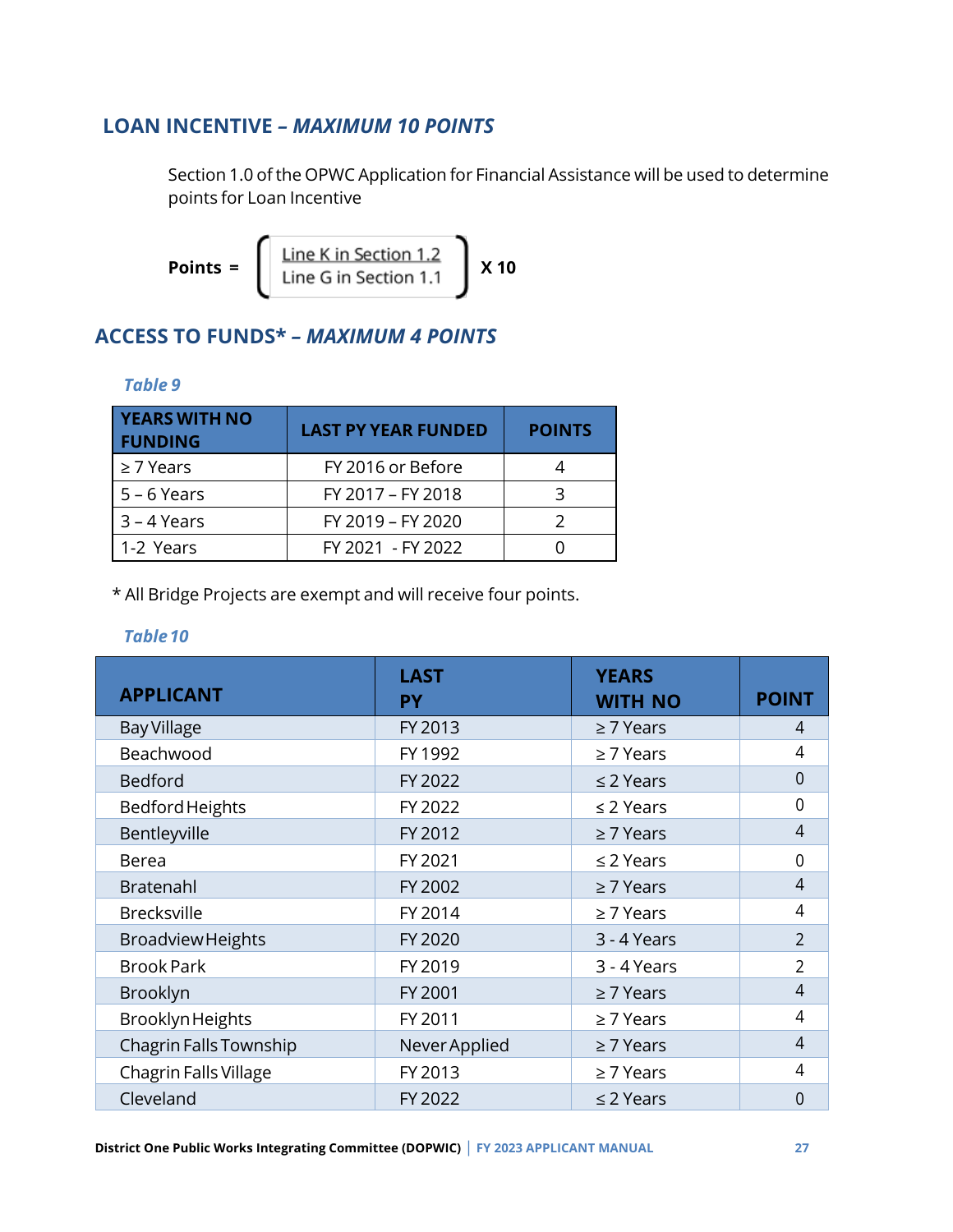|                       | <b>LAST PY</b>                  | <b>YEARS</b>   |                |
|-----------------------|---------------------------------|----------------|----------------|
| <b>APPLICANT</b>      | <b>FUNDED</b><br><b>WITH NO</b> |                | <b>POINT</b>   |
| Cleveland Heights     | FY 2019                         | 3-4 Years      | 2              |
| Cuyahoga County       |                                 |                |                |
| Department of         | FY 2022                         | $\leq$ 2 Years | $\overline{0}$ |
| Cuyahoga Heights      | FY 2013                         | $\geq$ 7 Years | $\overline{4}$ |
| East Cleveland        | FY 2021                         | $\leq$ 2 Years | 0              |
| Euclid                | FY 2022                         | $\leq$ 2 Years | $\mathbf 0$    |
| <b>Fairview Park</b>  | FY 2018                         | $5 - 6$ Years  | 3              |
| Garfield Heights      | FY 2022                         | $\leq$ 2 Years | $\overline{0}$ |
| <b>Gates Mills</b>    | FY 2010                         | $\geq$ 7 Years | 4              |
| Glenwillow            | FY 2017                         | $5 - 6$ Years  | 3              |
| Highland Heights      | FY 2016                         | $\geq$ 7 Years | 4              |
| <b>Highland Hills</b> | FY 2009                         | $\geq$ 7 Years | $\overline{4}$ |
| <b>Hunting Valley</b> | FY 2012                         | $\geq$ 7 Years | 4              |
| Independence          | FY 2014                         | $\geq$ 7 Years | $\overline{4}$ |
| Lakewood              | FY 2022                         | $\leq$ 2 Years | $\mathbf 0$    |
| Linndale              | Never Applied                   | $\geq$ 7 Years | $\overline{4}$ |
| Lyndhurst             | FY 2012                         | $\geq$ 7 Years | 4              |
| Maple Heights         | FY 2022                         | $\leq$ 2 Years | $\overline{0}$ |
| Mayfield Village      | FY 2015                         | $\geq 7$ Years | 4              |
| Mayfield Heights      | FY 2007                         | $\geq$ 7 Years | $\overline{4}$ |
| MiddleburgHeights     | FY 2022                         | $\leq$ 2 Years | $\mathbf 0$    |
| Moreland Hills        | FY 2010                         | $\geq$ 7 Years | $\overline{4}$ |
| NewburghHeights       | FY 2017                         | $5 - 6$ Years  | 3              |
| North Olmsted         | FY 2010                         | $\geq$ 7 Years | 4              |
| North Randall         | FY 2015                         | $\geq 7$ Years | 4              |
| North Royalton        | FY 2013                         | $\geq 7$ Years | 4              |
| Oakwood               | FY 2016                         | $5 - 6$ Years  | 3              |
| <b>Olmsted Falls</b>  | FY 2017                         | $5 - 6$ Years  | 3              |
| OlmstedTownship       | Never Applied                   | $\geq 7$ Years | 4              |
| Orange                | FY 2013                         | $\geq$ 7 Years | $\overline{4}$ |
| Parma                 | FY 2022                         | $\leq$ 2 Years |                |
| Parma Heights         | FY 2010                         | $\geq 7$ Years | 4              |
| Pepper Pike           | FY 2022                         | $\leq$ 2 Years | 0              |
| Richmond Heights      | FY 2007                         | $\geq 7$ Years | $\overline{4}$ |
| Rocky River           | FY 2022                         | $\leq$ 2 Years | 0              |
| Seven Hills           | FY 2016                         | $\geq$ 7 Years | $\overline{4}$ |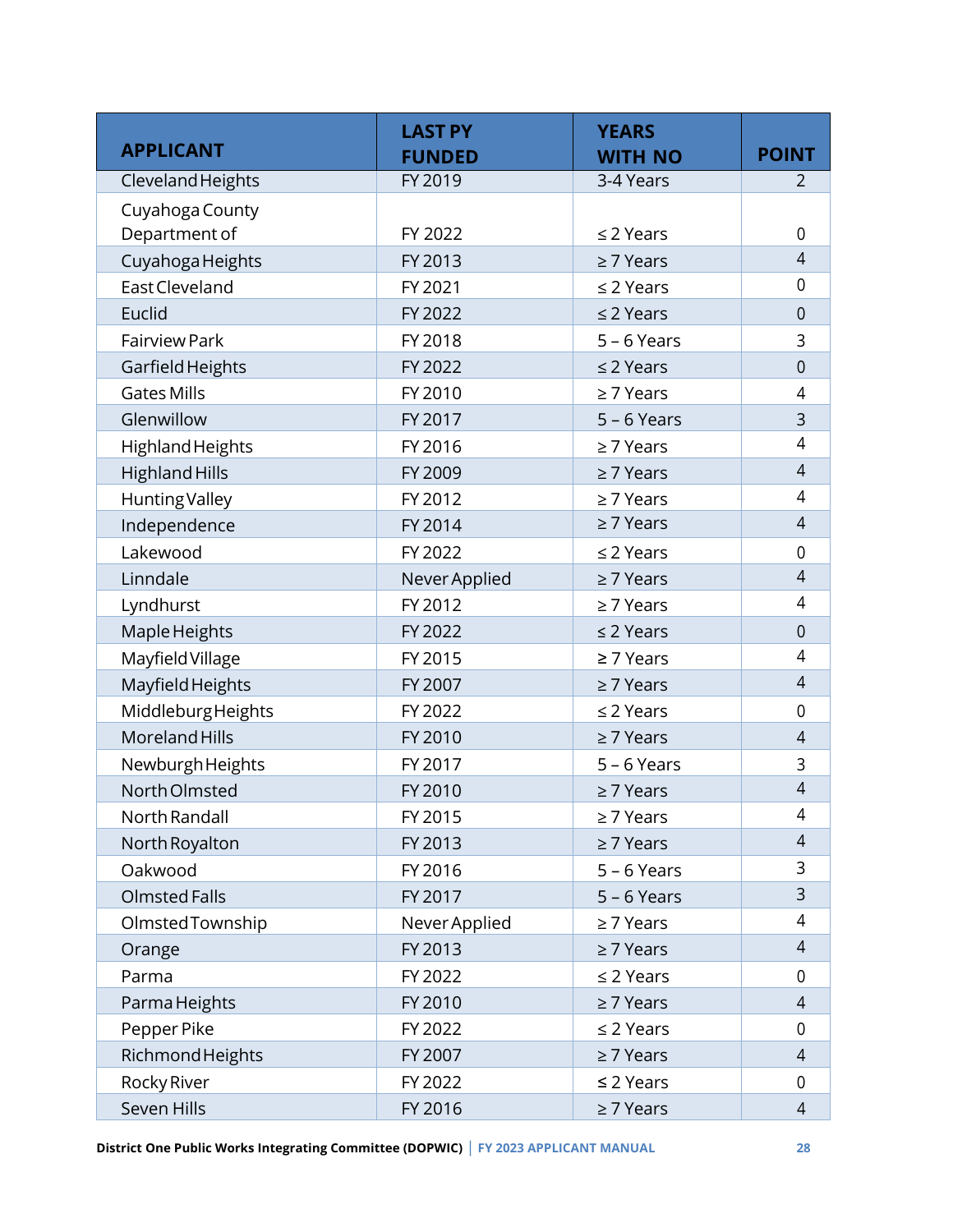| <b>APPLICANT</b>     | <b>LAST PY</b><br><b>FUNDED</b> | <b>YEARS</b><br><b>WITH NO</b> | <b>POINT</b>   |
|----------------------|---------------------------------|--------------------------------|----------------|
| Shaker Heights       | FY 2010                         | $\geq$ 7 Years                 | 4              |
| Solon                | FY 2012                         | $\geq$ 7 Years                 | 4              |
| South Euclid         | FY 2014                         | $\geq$ 7 Years                 | 4              |
| Strongsville         | FY 2018                         | $5 - 6$ Years                  | 3              |
| University Heights   | FY 2008                         | $\geq$ 7 Years                 | 4              |
| Valley View          | FY 2011                         | $\geq$ 7 Years                 | 4              |
| <b>Walton Hills</b>  | FY 2017                         | $5 - 6$ Years                  | 3              |
| Warrensville Heights | FY 2019                         | 3 - 4 Years                    | $\overline{2}$ |
| Westlake             | FY 2013                         | $\geq$ 7 Years                 | 4              |
| Woodmere             | FY 2022                         | $\leq$ 2 Years                 | ი              |

## <span id="page-31-0"></span>**COMMUNITY AND ECONOMIC DEVELOPMENT** *– MAXIMUM 3 POINTS*

Points will be awarded in only one category based on the information provided by the applicant.

### *Table11*

| <b>COMMUNITY DEVELOPMENT</b>                                                                                            | <b>POINTS</b> |
|-------------------------------------------------------------------------------------------------------------------------|---------------|
| Infrastructure project is needed to redevelop unutilized or under-<br>utilized parcels into a community asset.          | 3             |
| Infrastructure project is located in or along an existing commercial<br>district.                                       |               |
| Neighborhood preservation project.                                                                                      |               |
| Speculative development project or one that will cause the transfer of<br>jobs from one community to another community. | o             |

| <b>ECONOMIC DEVELOPMENT</b>                                                  |  |
|------------------------------------------------------------------------------|--|
| Infrastructure project is required to restore an unutilized, under-utilized, |  |
| or vacant parcel into an economic development asset - commercial,            |  |
| office, industrial, or manufacturing.                                        |  |
| Infrastructure project is required for a new economic development            |  |
| asset- office, industrial, or manufacturing.                                 |  |
| Infrastructure project is needed for a new commercial development            |  |
| on undeveloped land.                                                         |  |
| Speculative development project or one that will cause the transfer of       |  |
| jobs from one community to another community.                                |  |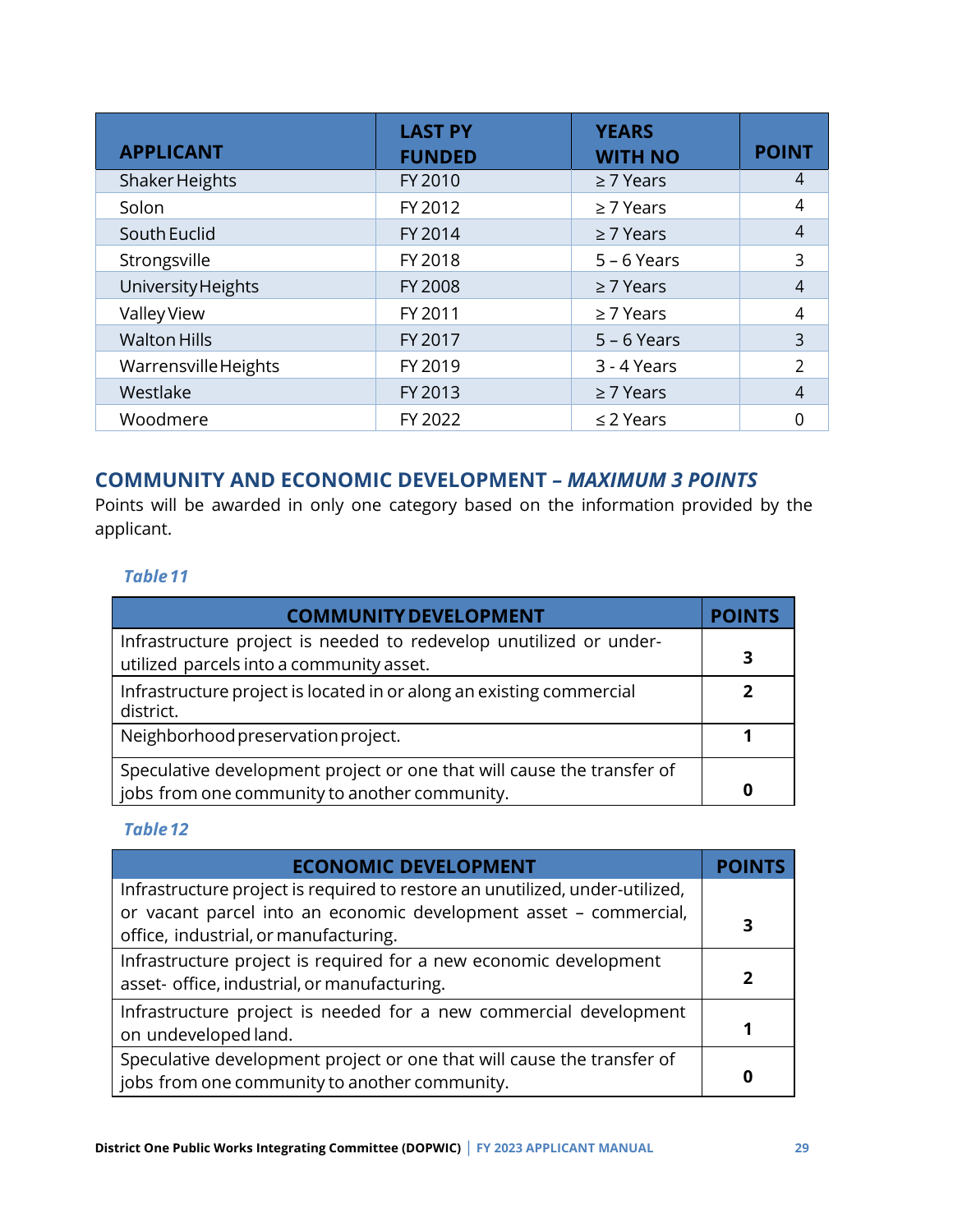## <span id="page-32-0"></span>**MULTI-JURISDICTIONAL PROJECTS** *– MAXIMUM 2 POINTS*

In order to receive points for this criterion either the required cooperative agreement or a letter of intent from collaborating subdivisions stating that the required cooperative agreements, indicating the additional subdivision's financial participation, will be submitted prior to February 15, 2022.

#### *Table13*

| <b>Is the Applicant Collaborating</b><br>with other Subdivisions? | <b>POINTS</b> |
|-------------------------------------------------------------------|---------------|
| Yes Collaboration                                                 |               |
| No Collaboration                                                  |               |

## <span id="page-32-1"></span>**ECONOMIC HEALTH** *– MAXIMUM 25 POINTS*

The most current Per Capita Income (PCI) from the U.S. Census Bureau American Community Survey 5-Year Estimate 2015-2019 will be used to calculate twelve and half (12.5) points of the Economic Health score. The FY 2023 breakpoint is **\$36,000** – rounded from the median of the 59 Communities.

The percentage of households Below Poverty Level from the U.S. Census Bureau American Community Survey 5-Year Estimate 2015-2019 will be used to calculate twelve and half (12.5) points. The sum of the two will be the total Economic Health Score.

| <b>PER CAPITA INCOME</b> | <b>POINTS</b> |
|--------------------------|---------------|
| $<$ \$20,000             | 12.5          |
| \$20,000 - \$25,999      | 10.5          |
| \$26,000 - \$35,999      | 8.5           |
| \$36,000 - \$45,999      | 6.5           |
| \$46,000 - \$55,999      | 4.5           |
| $>$ \$56,000             | つち            |

#### *Table14*

| <b>PERCENTAGE OF</b><br><b>POPULATION BELOW</b><br><b>POVERTY LEVEL</b> | <b>POINTS</b> |
|-------------------------------------------------------------------------|---------------|
| >20%                                                                    | 12.5          |
| 16% - 20%                                                               | 10.5          |
| 11% - 15.9%                                                             | 8.5           |
| 5% - 10.9%                                                              | 6.5           |
| < 5%                                                                    | 4.5           |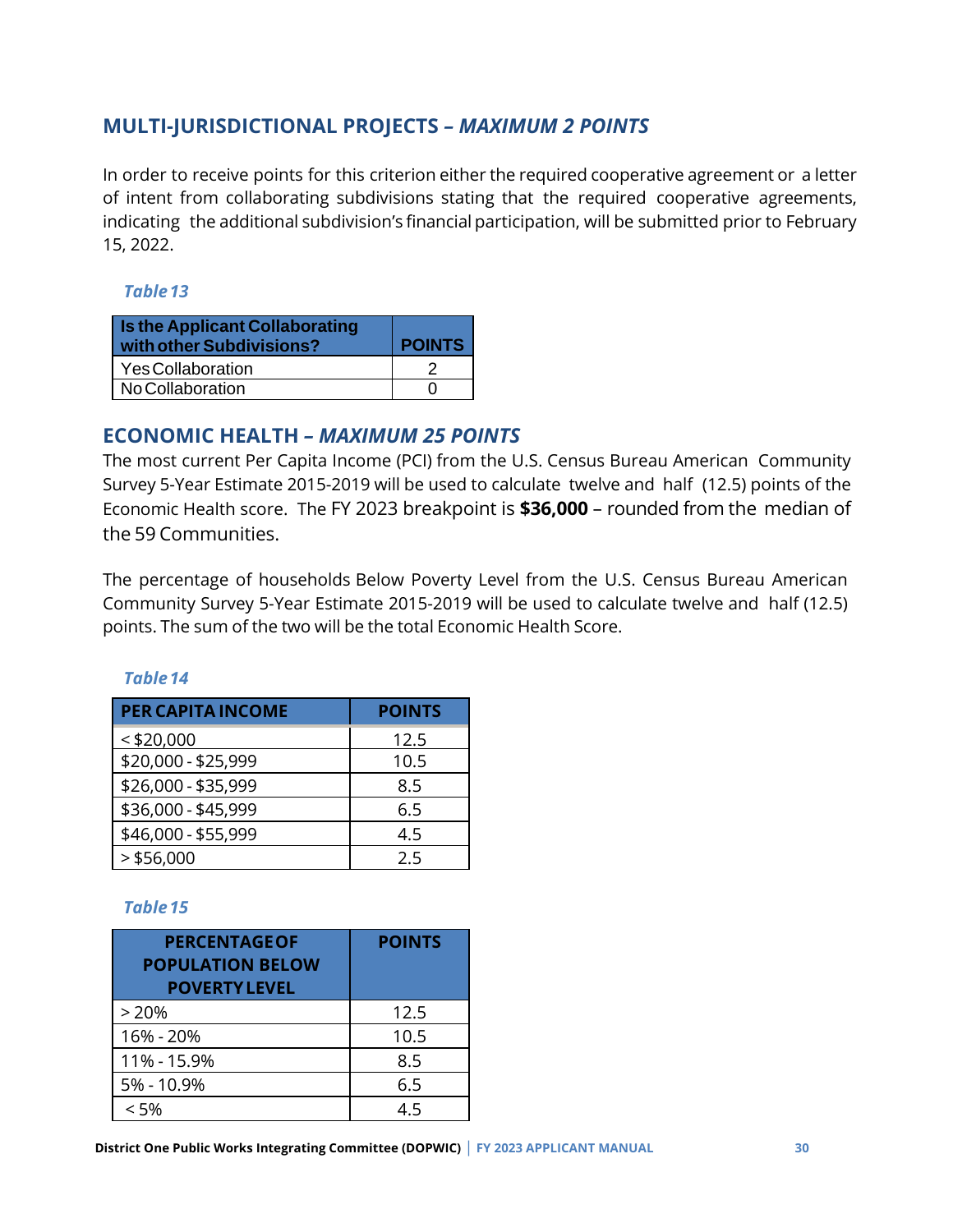| <b>APPLICANT</b>              | <b>PER</b>    | PCI           | $\frac{9}{6}$  | $\frac{9}{6}$ | <b>TOTAL</b>   |
|-------------------------------|---------------|---------------|----------------|---------------|----------------|
|                               | <b>CAPITA</b> | <b>POINTS</b> | <b>BELOW</b>   | <b>POINTS</b> | <b>POINTS</b>  |
|                               | <b>INCOME</b> |               | <b>POVERTY</b> |               |                |
| <b>Bay Village</b>            | \$53,838      | 4.5           | 4.8%           | 4.5           | 9              |
| <b>Beachwood</b>              | \$54,909      | 4.5           | 5.9%           | 6.5           | 11             |
| <b>Bedford</b>                | \$26,330      | 8.5           | 10.2%          | 6.5           | 15             |
| <b>Bedford Heights</b>        | \$29,133      | 8.5           | 20.5%          | 12.5          | 21             |
| <b>Bentleyville</b>           | \$112,220     | 2.5           | 2.2%           | 4.5           | $\overline{7}$ |
| <b>Berea</b>                  | \$29,540      | 8.5           | 12.7%          | 8.5           | 17             |
| <b>Bratenahl</b>              | \$100,287     | 2.5           | 11.4%          | 6.5           | 9              |
| <b>Brecksville</b>            | \$56,423      | 2.5           | 4.7%           | 4.5           | 7              |
| <b>Broadview Heights</b>      | \$48,585      | 4.5           | 2.1%           | 4.5           | 9              |
| <b>Brook Park</b>             | \$27,982      | 8.5           | 13.1%          | 8.5           | 17             |
| <b>Brooklyn</b>               | \$34,871      | 8.5           | 3.8%           | 6.5           | 15             |
| <b>Brooklyn Heights</b>       | \$26,629      | 8.5           | 10.3%          | 8.5           | 17             |
| <b>Chagrin Falls Township</b> | \$81,970      | 2.5           | 0.8%           | 4.5           | $\overline{7}$ |
| Cleveland                     | \$21,223      | 10.5          | 30.9%          | 12.5          | 23             |
| <b>Cleveland Heights</b>      | \$36,762      | 6.5           | 17.3%          | 10.5          | 17             |
| <b>Cuyahoga County</b>        | \$33,114      | 8.5           | 17.3%          | 10.5          | 19             |
| <b>Department of</b>          |               |               |                |               |                |
| <b>Public Works</b>           |               |               |                |               |                |
| <b>Cuyahoga Heights</b>       | \$31,275      | 8.5           | 7.4%           | 6.5           | 15             |
| <b>East Cleveland</b>         | \$16,775      | 12.5          | 39.6%          | 12.5          | 25             |
| <b>Euclid</b>                 | \$24,343      | 10.5          | 22.5%          | 12.5          | 23             |
| <b>Fairview Park</b>          | \$37,508      | 6.5           | 9.0%           | 6.5           | 13             |
| <b>Garfield Heights</b>       | \$24,189      | 10.5          | 16.1%          | 10.5          | 21             |
| <b>Gates Mills</b>            | \$104,714     | 2.5           | 5.9%           | 6.5           | 9              |
| Glenwillow                    | \$33,416      | 8.5           | 14.7%          | 8.5           | 17             |
| <b>Highland Heights</b>       | \$53,590      | 4.5           | 1.2%           | 4.5           | 9              |
| <b>Highland Hills</b>         | \$21,582      | 10.5          | 23.0%          | 12.5          | 23             |
| <b>Hunting Valley</b>         | \$179,397     | 2.5           | 1.7%           | 4.5           | 7              |
| Independence                  | \$54,019      | 4.5           | 3.0%           | 4.5           | 9              |
| Lakewood                      | \$36,464      | 6.5           | 13.6%          | 8.5           | 15             |
| <b>Linndale</b>               | \$14,319      | 12.5          | 48.3%          | 12.5          | 25             |
| Lyndhurst                     | \$44,898      | 6.5           | 3.7%           | 4.5           | 11             |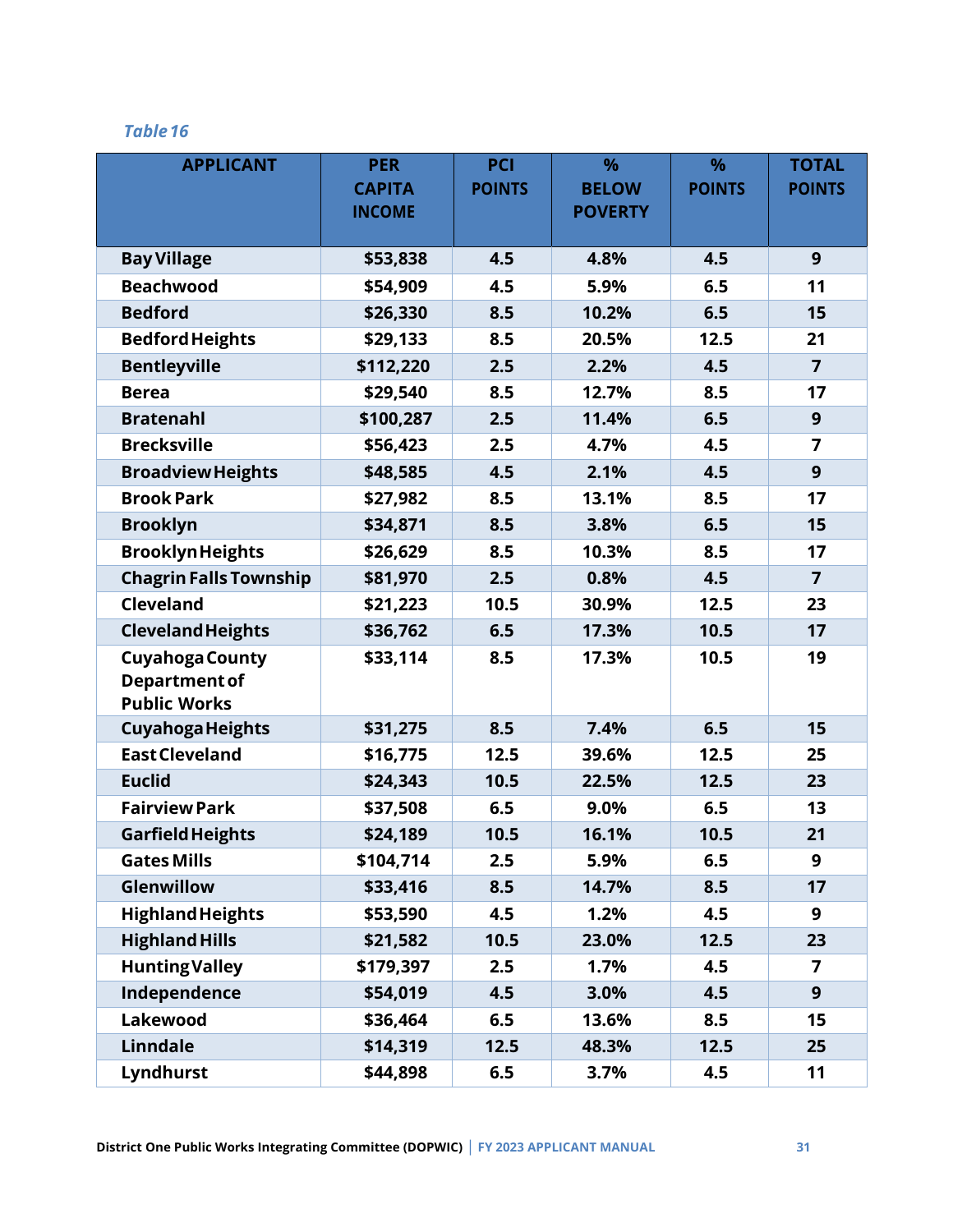| <b>APPLICANT</b>           | <b>PER</b>    | <b>PCI</b>    | $\frac{9}{6}$  | $\frac{9}{6}$ | <b>TOTAL</b>            |
|----------------------------|---------------|---------------|----------------|---------------|-------------------------|
|                            | <b>CAPITA</b> | <b>POINTS</b> | <b>BELOW</b>   | <b>POINTS</b> | <b>POINTS</b>           |
|                            | <b>INCOME</b> |               | <b>POVERTY</b> |               |                         |
|                            |               | 10.5          |                | 10.5          | 21                      |
| <b>Maple Heights</b>       | \$22,027      |               | 16.6%          |               |                         |
| <b>Mayfield Heights</b>    | \$50,027      | 4.5           | 4.6%           | 4.5           | 9                       |
| <b>Mayfield Village</b>    | \$35,400      | 8.5           | 10.6%          | 6.5           | 15                      |
| MiddleburgHeights          | \$34,900      | 8.5           | 5.8%           | 4.5           | 13                      |
| <b>Moreland Hills</b>      | \$117,913     | 2.5           | 3.2%           | 4.5           | $\overline{7}$          |
| Newburgh Heights           | \$22,088      | 10.5          | 19.3%          | 10.5          | 21                      |
| <b>North Olmsted</b>       | \$32,303      | 8.5           | 9.3%           | 6.5           | 15                      |
| <b>North Randall</b>       | \$23,450      | 10.5          | 14.3%          | 12.5          | 23                      |
| <b>North Royalton</b>      | \$41,248      | 6.5           | 5.3%           | 6.5           | 13                      |
| <b>Oakwood</b>             | \$29,171      | 8.5           | 23.1%          | 12.5          | 21                      |
| <b>Olmsted Falls</b>       | \$40,045      | 6.5           | 5.3%           | 6.5           | 13                      |
| <b>Olmsted Township</b>    | \$37,802      | 6.5           | 4.8%           | 4.5           | 11                      |
| Orange                     | \$61,301      | 2.5           | 4.6%           | 4.5           | $\overline{7}$          |
| Parma                      | \$29,113      | 8.5           | 9.0%           | 6.5           | 15                      |
| <b>Parma Heights</b>       | \$28,280      | 8.5           | 10.3%          | 6.5           | 15                      |
| <b>Pepper Pike</b>         | \$100,152     | 2.5           | 3.9%           | 4.5           | $\overline{\mathbf{z}}$ |
| <b>Richmond Heights</b>    | \$31,918      | 8.5           | 12.4%          | 8.5           | 17                      |
| <b>Rocky River</b>         | \$54,173      | 4.5           | 5.8%           | 6.5           | 11                      |
| <b>Seven Hills</b>         | \$39,352      | 6.5           | 5.9%           | 6.5           | 13                      |
| <b>Shaker Heights</b>      | \$58,970      | 2.5           | 9.3%           | 6.5           | 9                       |
| Solon                      | \$54,072      | 4.5           | 5.0%           | 6.5           | 11                      |
| <b>South Euclid</b>        | \$30,322      | 8.5           | 14.8%          | 8.5           | 17                      |
| <b>Strongsville</b>        | \$44,626      | 6.5           | 4.2%           | 4.5           | 11                      |
| <b>University Heights</b>  | \$34,480      | 8.5           | 10.3%          | 6.5           | 15                      |
| <b>Valley View</b>         | \$41,114      | 6.5           | 3.5%           | 4.5           | 11                      |
| <b>Walton Hills</b>        | \$42,562      | 6.5           | 2.4%           | 4.5           | 11                      |
| <b>WarrensvilleHeights</b> | \$22,890      | 10.5          | 19.1%          | 10.5          | 21                      |
| Westlake                   | \$51,906      | 4.5           | 5.3%           | 6.5           | 11                      |
| <b>Woodmere</b>            | \$36,520      | 6.5           | 19.9%          | 10.5          | 17                      |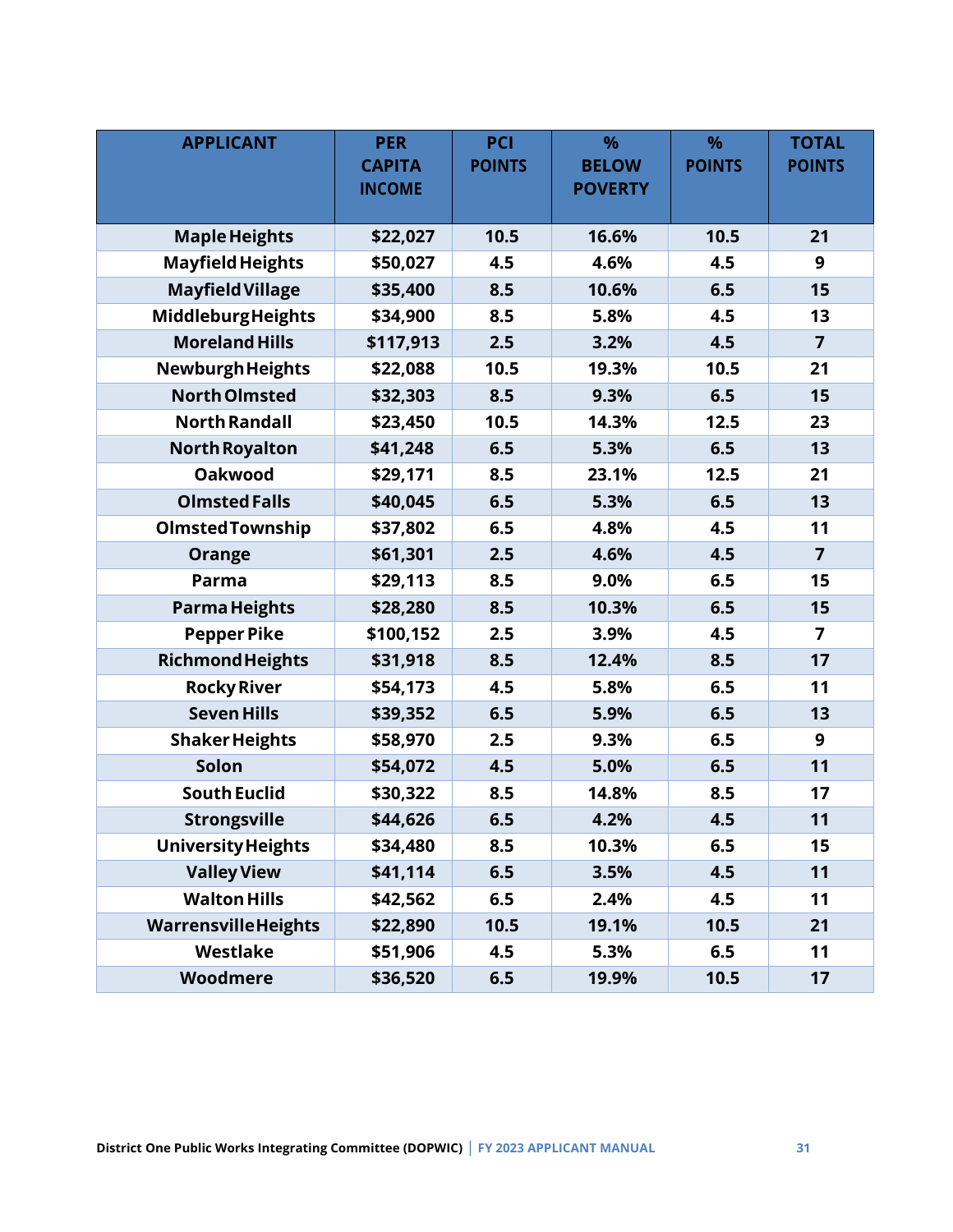## <span id="page-35-0"></span>**COORDINATED INFRASTRUCTURE PROJECTS** *– MAXIMUM 4 POINTS*

The DOPWIC will award 1 point for each secondary infrastructure component for a maximum of four (4) points. In order to receive points for this criteria, the secondary infrastructure components must be included in the Engineer's Estimate. Furthermore describe how these are additional components to the primary infrastructure project in the Application Supplement.

#### *Table17*

| SECONDARY INFRASTRUCTURE<br><b>COMPONENTS</b> | <b>Points</b> |
|-----------------------------------------------|---------------|
| <b>BRIDGE</b>                                 |               |
| <b>CULVERT</b>                                |               |
| <b>ROAD</b>                                   |               |
| <b>WATER SUPPLY</b>                           |               |
| <b>WASTEWATER</b>                             |               |
| <b>STORMWATER</b>                             |               |

## <span id="page-35-1"></span>**GENERATION OF USER FEES** *– MAXIMUM 5 POINTS*

Project Type from page one of the of the OPWC Application for Financial Assistance will be used to determine points.

| <b>Project Type</b> | <b>Points</b> |
|---------------------|---------------|
| <b>BRIDGE</b>       |               |
| <b>CULVERT</b>      |               |
| <b>ROAD</b>         |               |
| <b>WATER SUPPLY</b> |               |
| <b>WASTEWATER</b>   |               |
| <b>STORMWATER</b>   |               |